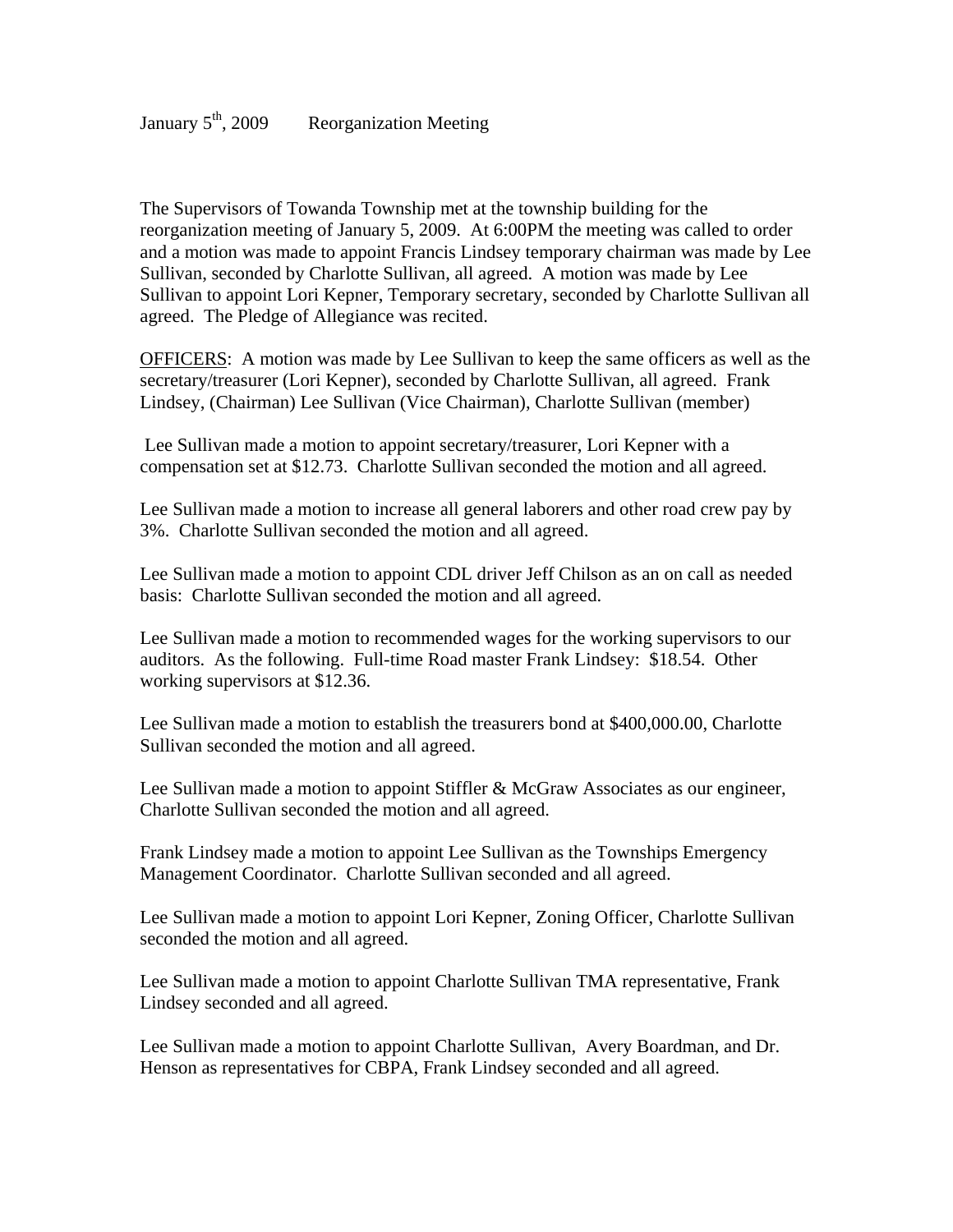Lee Sullivan made a motion to appoint Mike Welliver as Chairman of the Vacancy Board. Charlotte Sullivan seconded and all agreed.

Lee Sullivan made a motion to appoint Assistant Secretary as Charlotte Sullivan. Frank Lindsey seconded and all agreed.

Lee Sullivan made a motion to appoint Lori Kepner as our Open Records Officer, Charlotte Sullivan seconded the motion and all agreed.

Lee Sullivan made a motion to retain PLIGIT and Citizens and Northern bank as the Township Depositories, Charlotte Sullivan seconded and all agreed.

Lee Sullivan made a motion to authorize everyday utilities bills, etc to be paid to make sure the township does not get charged late fees, Charlotte Sullivan seconded and all agreed.

Lee Sullivan made a motion to retain Jeffrey Osmond as our township solicitor with no increase in rate from 2008 at \$95.00 per hour, Charlotte Sullivan seconded the motion and all agreed.

Lee Sullivan made a motion to establish the Township meetings to be held at the Towanda Township Municipal Building PO BOX 188, Church St, Towanda PA 18848, with the dates set forth at the December 2008 Township Meeting.

Frank Lindsey made a motion to appoint Lee Sullivan as representative for the Fire Board, Charlotte Sullivan seconded the motion and all agreed.

Charlotte Sullivan made a motion to certify the voting delegate at the PSATS convention as the person who may attend the convention such as a supervisors, road master, or township secretary. Lee Sullivan seconded the motion and all agreed.

Lee Sullivan made a motion to see rental rates for the equipment: Backhoe: \$70.00, Lg, truck \$65.00, Sm trk \$50.00, Tar Buggy \$25.00, Stonerake \$15.00, Roller \$45.00, tractor/mower \$140.00, contracted truck rental \$15.00, contracted saw/weed eater \$10.00, Lawn mower contractor rates \$20.00 per mow, and contracted Snow plowing at \$10.00 per job. Charlotte Sullivan seconded the motion and all agreed.

Lee Sullivan made a motion to appoint the following members to the Zoning Hearing Board. Ray Green, Charles Strickland, and Paul Kreischer. Fred Smith will be held as the Zoning Solicitor. Charlotte Sullivan seconded the motion and all agreed.

Lee Sullivan made a motion to retain Code Inspections as our Building Permit Official. Charlotte Sullivan seconded the motion and all agreed.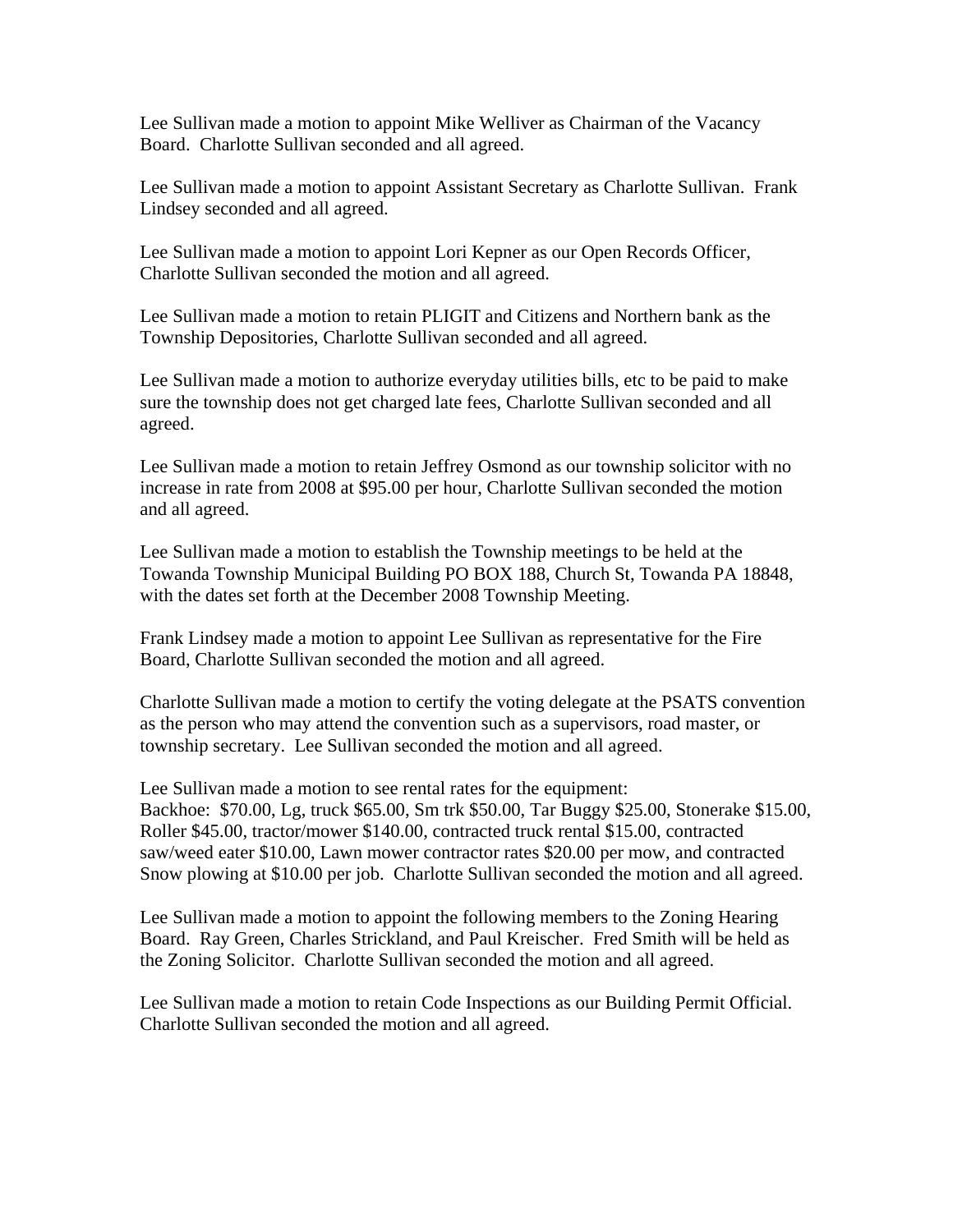Lee Sullivan made a motion to Set taxes are following, seconded by Charlotte Sullivan and all agreed: Real Estate: 2.48 mills Spec Fire Tax: 1.91 mills Real Estate Transfer : .5% Earned Income : .5% Total road miles at 13.91 Federal Mileage Rate for 2009 at .55 cents per mile.

Lee Sullivan made a motion to set holidays which are to be determined by the employee manual. Charlotte Sullivan seconded the motion and all agreed.

Lee Sullivan made a motion to adjourn at 6:30PM, seconded by Charlotte Sullivan and all agreed.

Signed:

Lori Kepner, Secretary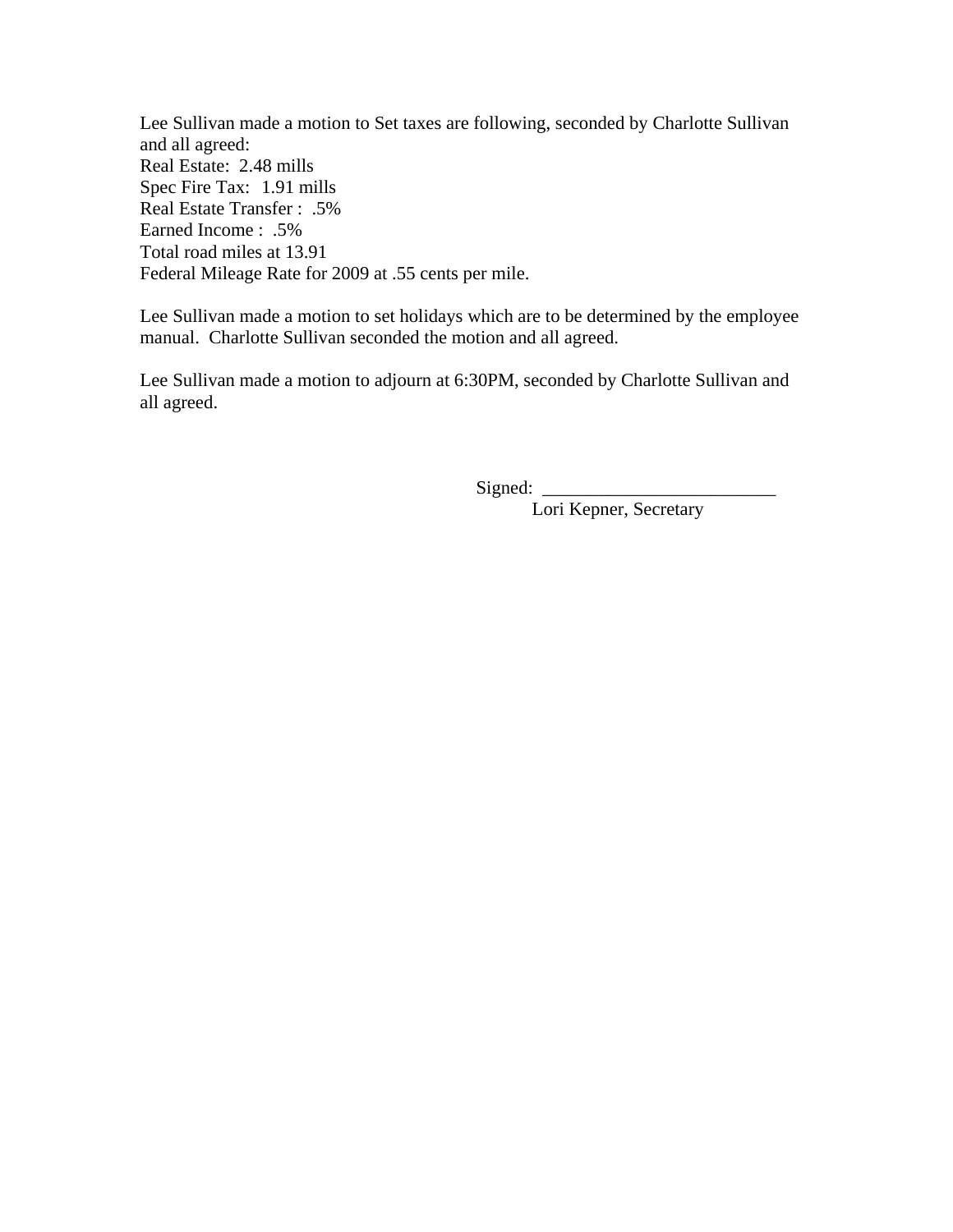The Supervisors of Towanda Township met at the township building for the regular monthly meeting of January 5th, 2009. The meeting was called to order by Chairman Francis Lindsey at 6:30PM. The Pledge of Allegiance was recited. Lee Sullivan, Charlotte Sullivan and Lori Kepner were present. L. Sullivan made a motion to accept the minutes of the previous meeting, seconded by C. Sullivan, all agreed. The treasurer's report was given. Lee Sullivan made a motion to accept the treasurer's report as given. Charlotte Sullivan seconded the motion and all agreed.

## **CITIZENS TO BE HEARD**

Douglas Holmes with Dawson Geophysical Company was present.

#### **NEW BUSINESS:**

1. Resolution 1995-5 Bradford County Sanitation: Lee Sullivan made a motion to pass resolution 1995-5 Bradford County Sanitation. Charlotte Sullivan seconded the motion and the vote was unanimous. Lee Sullivan and Charlotte Sullivan will represent Towanda Twp on the hearing board.

2. Douglas Holmes was present to talk to the supervisors about the work that their company will be doing within the next few months. They are monitoring for gas. They will be traveling on Airport Rd, Franklin Rd, Woodside Rd, Tip Top Rd, and also Suicide Hill Rd. The supervisors agreed for the work to be completed.

3.TMA/CHARLOTTE**:** Charlotte turned in minutes and budget.

4**.** CBPA/CHARLOTTE:Charlotte turned in paperwork**.** 

5. EMERGENCY MANAGEMENT/LEE: We meet with Scott Mulner about the road names and have completed the initial names and paperwork. We must now wait for PennDot to approve names. Once this happens we can go ahead and advertise the ordinance for the names. Lee Sullivan made a motion to advertise the ordinance as soon as we get approval for the next meeting after the advertisement. Charlotte Sullivan seconded the motion and all agreed.

6. ROADS/FRANK: Plowed & Cindered as needed, washed equipment, ordered more cinders and received them. New windows are in and they will start to work on putting the cleats on the garage for the ice. They repaired the lights on the trucks again.

- 7. Job descriptions have been completed and are on file.
- 8. Miscellaneous.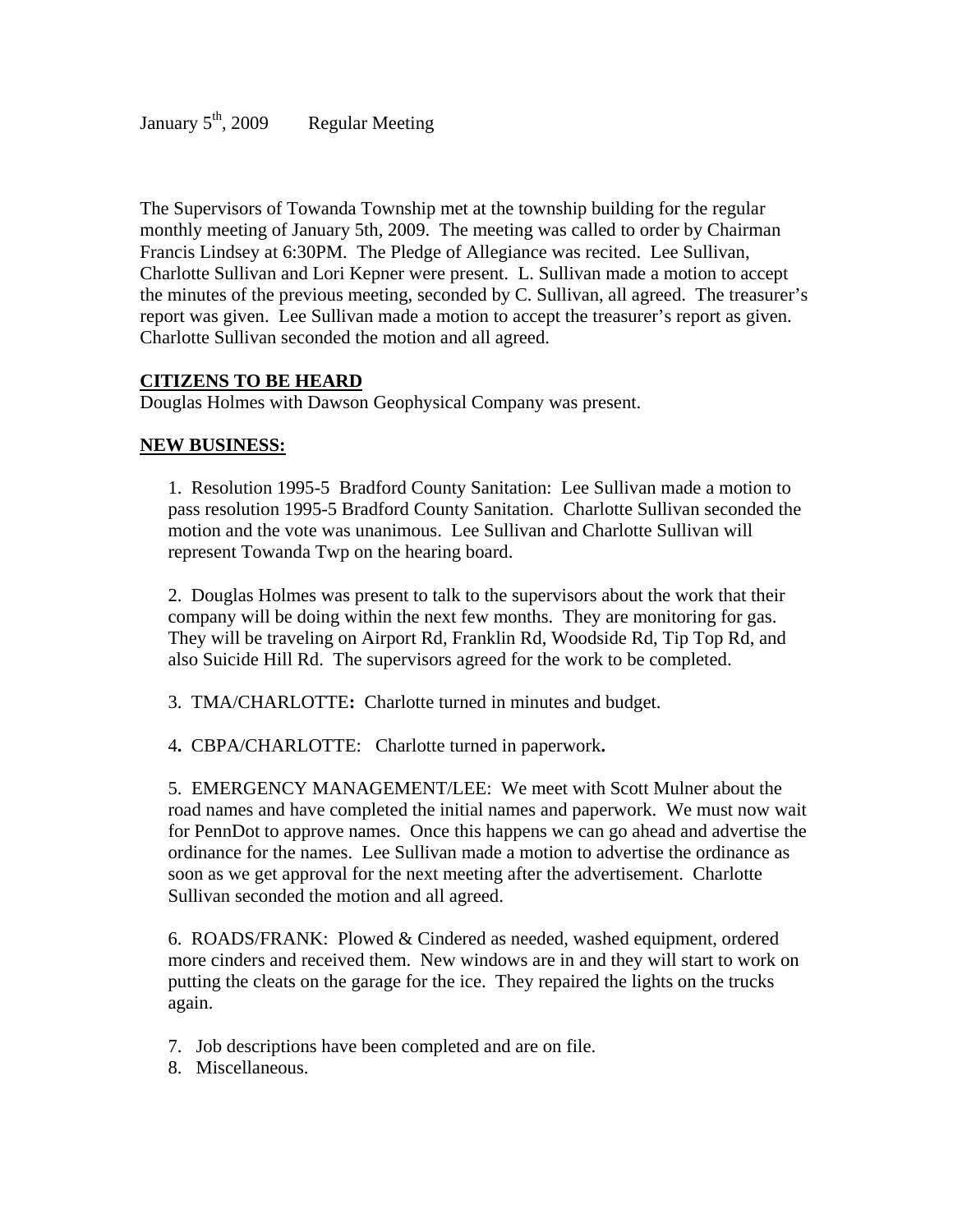- a. Frank Lindsey made a motion to join PA One Call. It is a free membership. Lee Sullivan seconded the motion and all agreed.
- b. Lee Sullivan made a motion to provide Twp News to Bonnie Sullivan, tax collector, secretary, Lee Sullivan and Charlotte Sullivan. Frank Lindsey seconded and all agreed.
- c. Jeff should have airport ordinance done for Feb Meeting, but I will check with him. I will also talk to him about Cole Cemetery.
- d. Lee Sullivan and Lori Kepner will be present at the Auditors Reorganization meeting on Tuesday Jan 6<sup>th</sup>, at 9am sharp. Auditor's responsibilities per PSATS and Jeff Osmond are to regulation wages for Township Supervisors who are employees.

BILLS TO BE PAID LIST: The supervisors received a detailed list of all bills to be paid from December  $8^{th}$ , 2008- January  $5^{th}$ , 2009. They also get a detailed list of all bills paid and deposits made between this time frame. There is to be an additional bill added for Lee Sullivan for contracted work of snow plowing of \$30.00. Frank Lindsey made a motion to pay the bills, Charlotte Sullivan seconded the motion and the vote was unanimous.

Next meeting will be on March  $2<sup>nd</sup>$ , 2009 at 6:00P.M.

Frank Lindsey made a motion to adjourn, Lee Sullivan seconded the motion and the vote was unanimous. The meeting adjourned at 8:15 PM

 $\overline{\phantom{a}}$  , which is a set of the contract of the contract of the contract of the contract of the contract of the contract of the contract of the contract of the contract of the contract of the contract of the contract

Lori Kepner, Secretary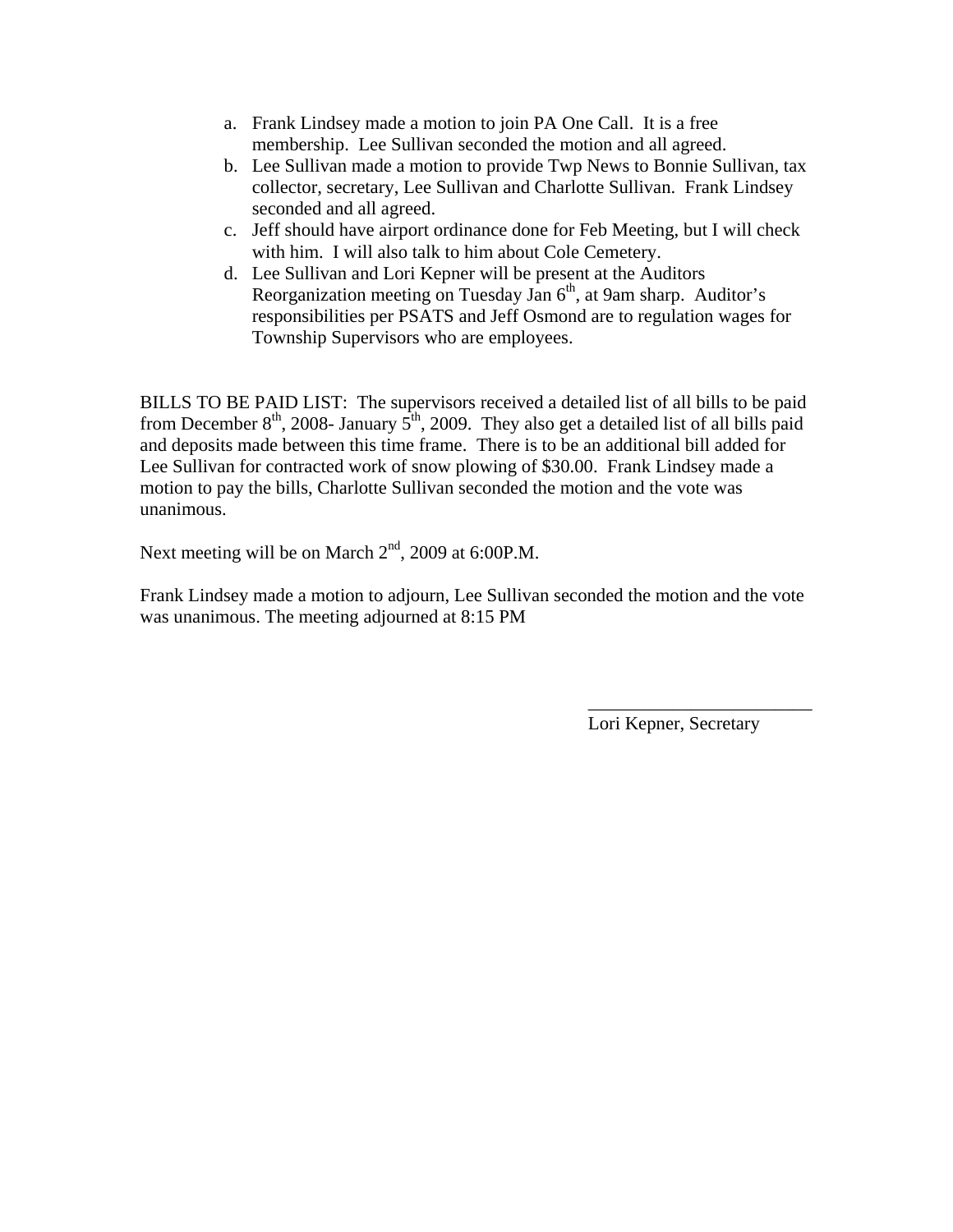February  $2<sup>nd</sup>$ , 2009 Regular Meeting

The Supervisors of Towanda Township met at the township building for the regular monthly meeting of February  $2<sup>nd</sup>$ , 2009. The meeting was called to order by Chairman Francis Lindsey at 6:00PM. The Pledge of Allegiance was recited. Lee Sullivan, Charlotte Sullivan and Lori Kepner were present. L. Sullivan made a motion to accept the minutes of the previous meeting, seconded by C. Sullivan, all agreed. The treasurer's report was given. Lee Sullivan made a motion to accept the treasurer's report as given. Charlotte Sullivan seconded the motion and all agreed.

#### **CITIZENS TO BE HEARD**

There were no citizens present

#### **NEW BUSINESS:**

1.TMA/CHARLOTTE**:** Charlotte turned in minutes 12/18/08 VFW still working on sewer extention project, will now be going up Bridge street to access sewer.

2**.** CBPA/CHARLOTTE:Not much going on.

3. EMERGENCY MANAGEMENT/LEE: Still waiting on ok from Penndot on street names before we can advertise ordinance and get bids. Lee turned in the Fire Report and the meeting will be later this month. We are also still checking in on the issue of the Fire Hydrants for Towanda Borough being figured into our budget for our portion of the Fire Dept 's allowance. Lori is checking with the Fire Dept to get copies of their budgets for the past several years.

4. ROADS/FRANK: Plowed & Cindered as needed, washed equipment, ordered more cinders and received them. Dee Reeves complained about snow being plowed into her driveway. Frank explained that the township was not doing that. Dawn Chamberlain offered the help of their volunteers to the township for work. She explained that a supervisor would be with the volunteer at all times and would do a variety of jobs for the township at no cost to the township. Frank is to contact her about possible help flagging during the summer months.

#### 5. Miscellaneous.

a. Jeff Osmond turned in a draft of the Airport Ordinance for the township supervisors to review and for Carl Lafy to also review before being advertised for the next meeting. Lee and Charlotte rec'd a copy and one copy was delivered to Carl Lafy by Lori Kepner. Once it is approved by the FAA the ordinance maybe advertised to be passed. Carl would send it for review.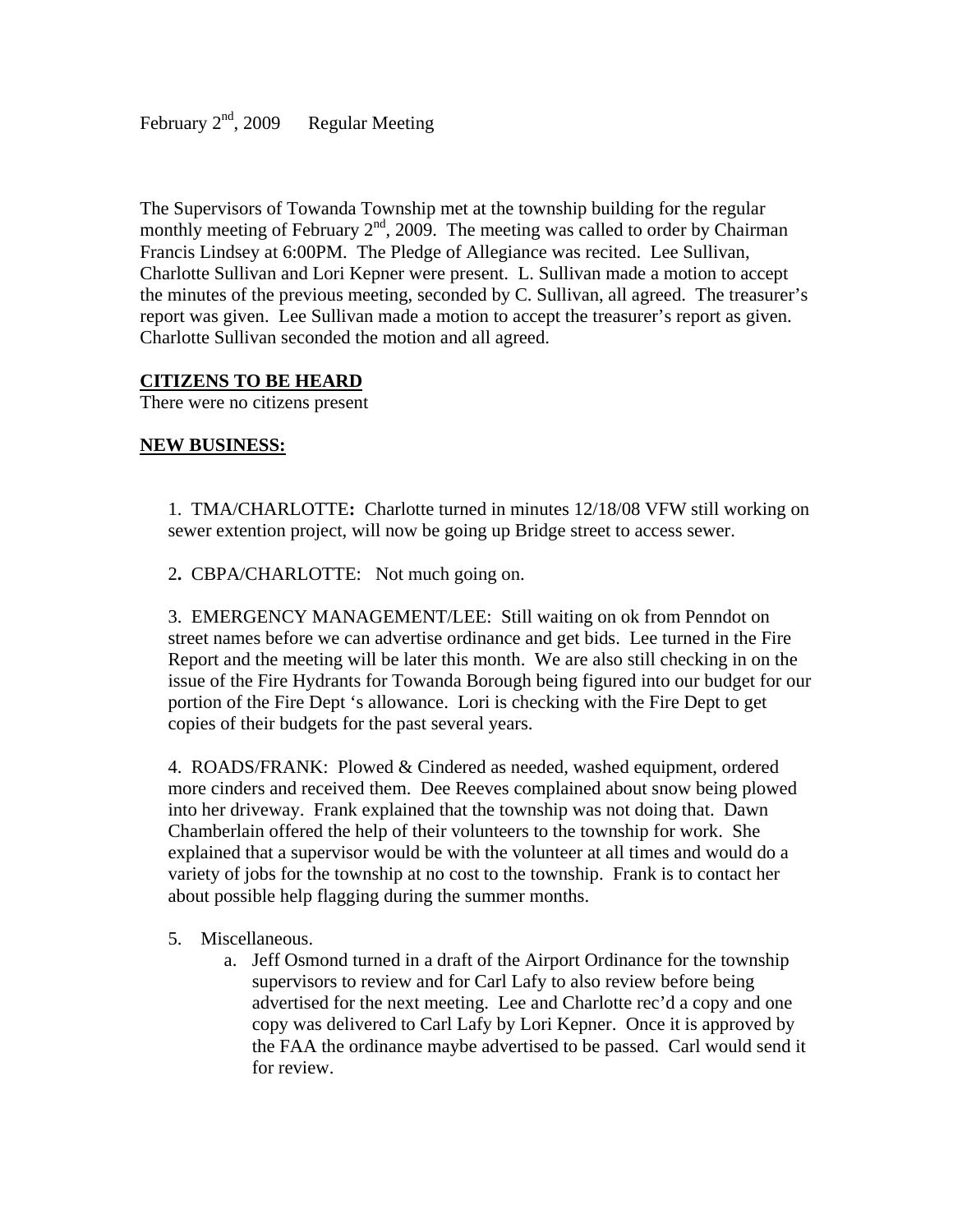- b. Cole Cemetery. The township supervisors are getting many calls about the cemetery and buying lots. Frank Lindsey explained we need to pressure Jeff into helping us out with this matter. Lori Kepner explained she has spoken to Jeff on several occasions and that she has sent numerous letters and memos to him about the situation. Lori will call again and confront Jeff on the situation.
- c. 2008 papers have been turned into Frank Melly.
- d. The auditors report was reviewed by the board of supervisors. The supervisor's comments are as follows: The auditors meeting was advertised for January 6th, 2009 at 9:00am at the township. Present at the meeting were Loraine Cummings, Cathy Weed, Lori Kepner, and Lee Sullivan. Mr. Strickland was not present at anytime during the meeting. They adjourned at 11:00am. They did not give the secretary or Lee Sullivan a decision made by motion at the meeting on their decisions on working supervisors pay. Mrs. Cummings did ask for Frank's rentals which were provided on his time sheets, but she did not recognize that they were there. Lori Kepner explained to her that they were a contracted rate and not part of his salary which taxes are taken out of. All she had to do is look at his time records and she would have seen his rentals reports. They did not utilize a township speaker phone at anytime during their meeting. While asking for information from Lori Kepner, secretary, on Frank's salary Mrs. Cummings did not explain to Mrs. Kepner that her cell phone was in use and that someone was listening. This must be acknowledged to everyone present. The auditors only regulate the working supervisor's compensation, holiday pay, vacation and pension. They do not tell the secretary how to do her job. The supervisors are her employers and they are the one's who will explain how to do her job and what to do when they need it. The rules and regulations are set by the board of supervisors for the employees to meet. Mrs. Cummings never turned in the minutes of their meeting until after 10:00pm on the night of January 6th, 2009, which is in violation of the ethics board and Second class township code. The auditors discussed making Frank's pay salary instead of hourly pay but didn't explain why they choose not to do this but to keep him on as an hourly rate. They declined him another basic cost of living increase. A copy of the Auditors report and time received is on file.

BILLS TO BE PAID LIST: The supervisors received a detailed list of all bills to be paid from January  $5<sup>th</sup>$ , 2009-February  $2<sup>nd</sup>$ , 2009. They also get a detailed list of all bills paid and deposits made between this time frame. There is to be an additional bill added for Lee Sullivan for contracted work of snow plowing and Lori Kepner for mileage. Frank Lindsey made a motion to pay the bills, Charlotte Sullivan seconded the motion and the vote was unanimous.

Next meeting will be on March  $2<sup>nd</sup>$ , 2009 at 6:00P.M.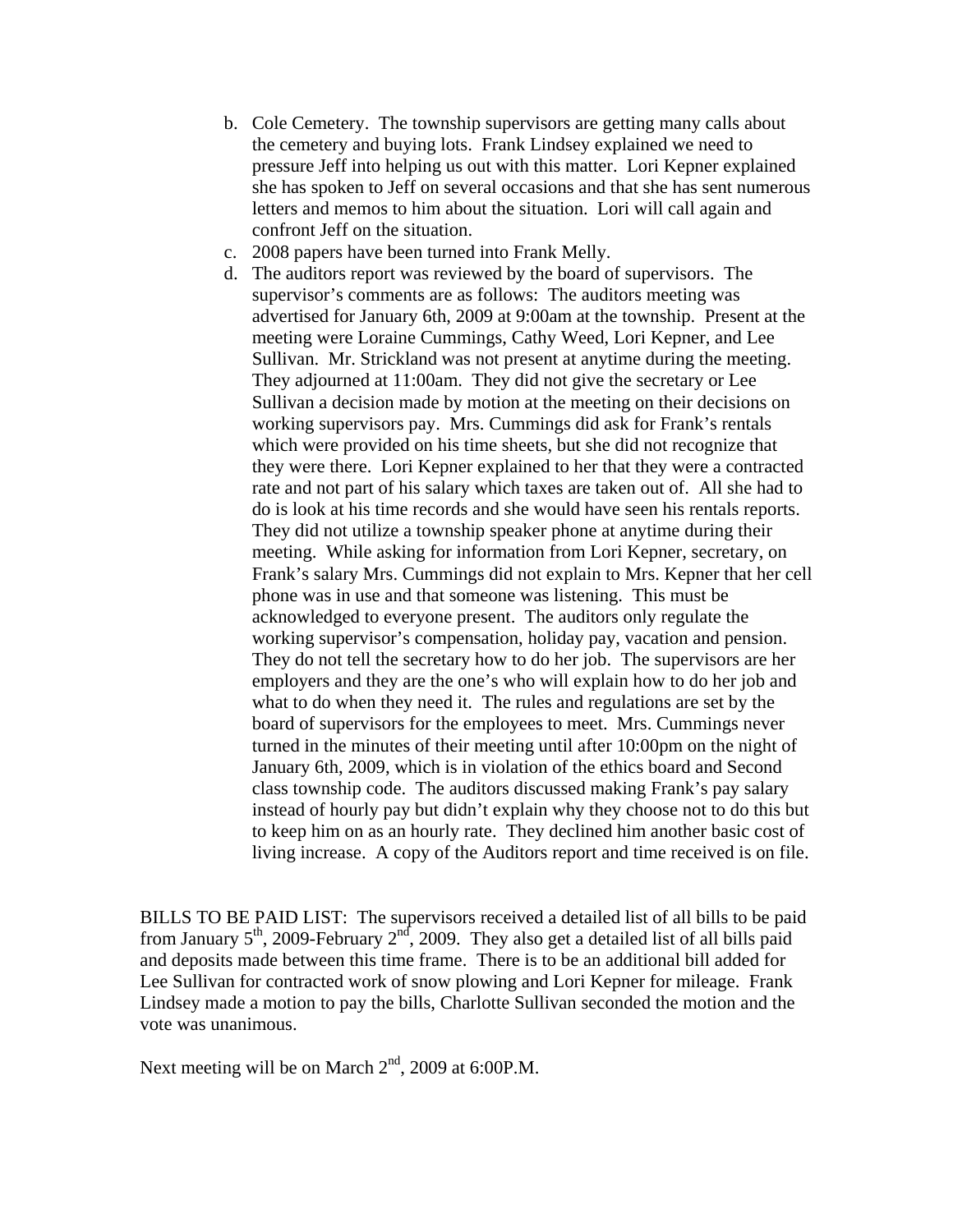Frank Lindsey made a motion to adjourn, Lee Sullivan seconded the motion and the vote was unanimous. The meeting adjourned at 7:30 PM

\_\_\_\_\_\_\_\_\_\_\_\_\_\_\_\_\_\_\_\_\_\_\_\_ Lori Kepner, Secretary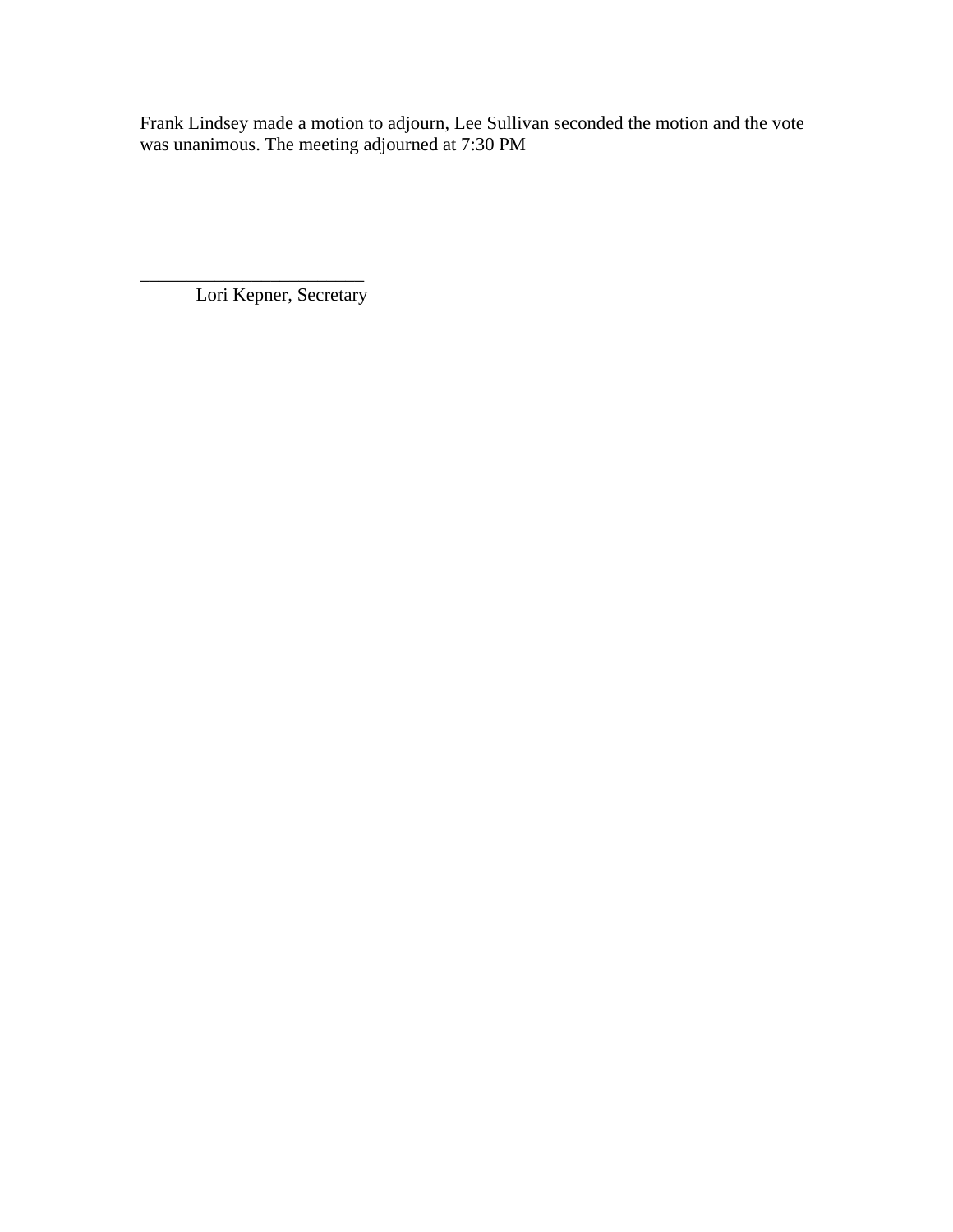The Supervisors of Towanda Township met at the township building for the regular monthly meeting of March  $2<sup>nd</sup>$ , 2009. The meeting was called to order by Chairman Francis Lindsey at 6:00PM. The Pledge of Allegiance was recited. Lee Sullivan, Charlotte Sullivan and Lori Kepner were present. L. Sullivan made a motion to accept the minutes of the previous meeting with the changes made, seconded by C. Sullivan, all agreed. The treasurer's report was given. Lee Sullivan made a motion to accept the treasurer's report as given. Charlotte Sullivan seconded the motion and all agreed.

#### **CITIZENS TO BE HEARD**

There were no citizens present

#### **NEW BUSINESS:**

- 1.TMA/CHARLOTTE**:** VFW proceeding with sewer extension
- 2**.** CBPA/CHARLOTTE:Nothing new

3. EMERGENCY MANAGEMENT/LEE: At the last EMA meeting/training Lee expressed his concerns over who would response to an emergency at the Airport. He wondered if they had their own plan and coordinator. Lee was going to contact the Airport to see if they have an emergency plan and get a copy of it. Skip Root explained he was not sure but would get back to Lee with an answer. We have not heard from Penn Dot on the road names yet so that we can move forward with the new signs and ordinance.

4. ROADS/FRANK: The new chimney has been installed at the Garage. They have been cutting brush along the roads, cleaning ditches and cindering and plowing as needed. We need to purchase a new/used tractor, which we have already budgeted for 2009 with at least 40hp. Frank received three phone quotes; Bradco Supply at \$13,000, SPE only has a 23hp tractor, and Green's Auto with a price of \$7000.00. Lee Sullivan made a motion to have Frank purchase a new/used tractor which would best suit the Township and at the best cost for the value. Charlotte Sullivan seconded the motion and all agreed. The supervisors agreed to get together with Municipal Solutions on posting and bonding of the roads. Lori is to get a hold of them to schedule an informational meeting. Lee mentioned to put in the budget for 2010 a new/used pickup for the township.

- 5. Miscellaneous.
	- a. Charlotte Sullivan made a motion to pass Ordinance 2009-01 Airport Zoning ordinance, with all corrections made by Jeff Osmond and ok'ed by the FAA. Lee Sullivan seconded the motion and all agreed.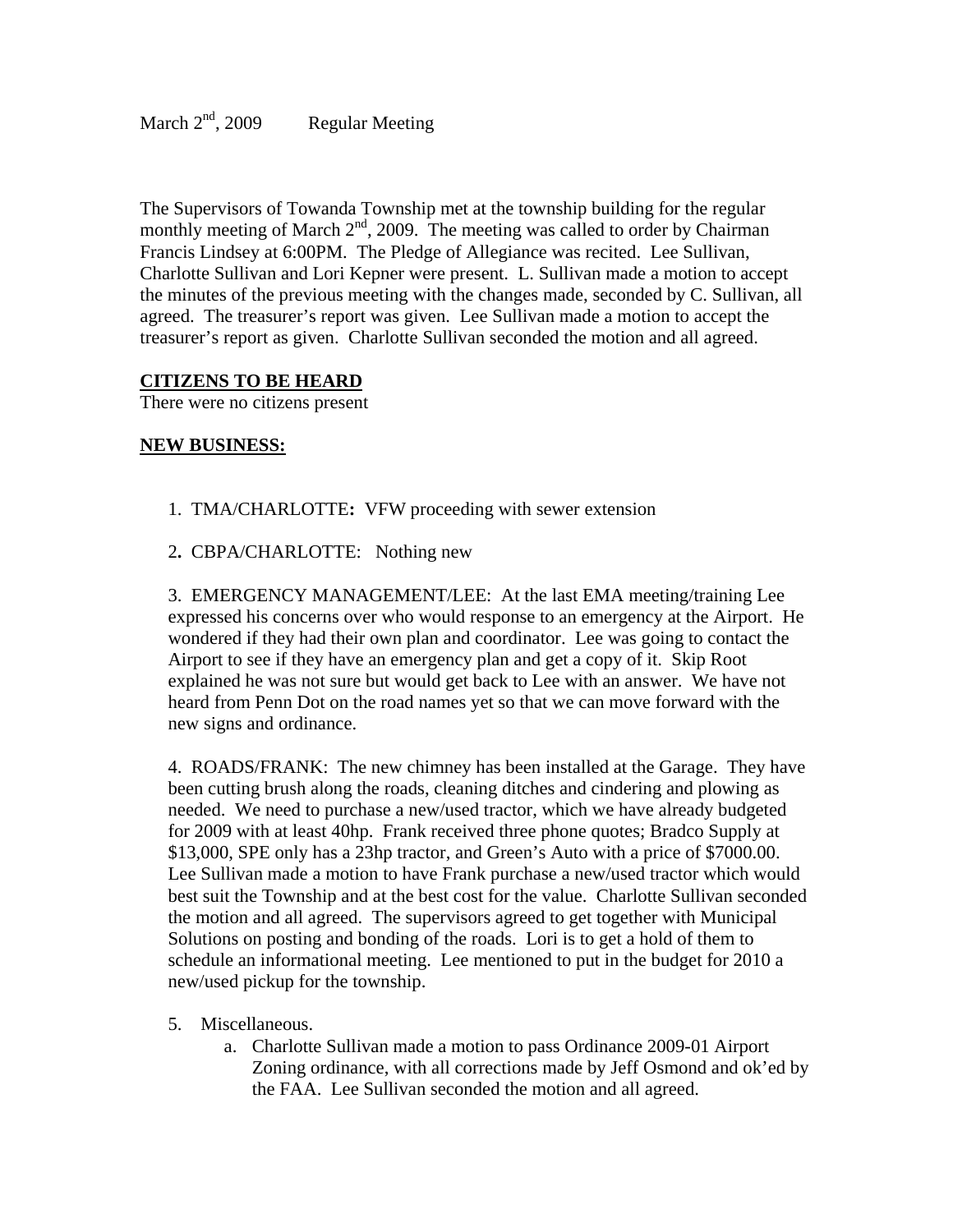- b. Frank reviewed and signed the subdivision papers for Henry and Glenna Hoffman the supervisors found no comments to the paperwork.
- c. The supervisors discussed putting pictures of past and present supervisors on the web site and also pictures of the supervisors on the wall next to our plaque. They all thought that was a great idea. We will all try to get pictures together for the project.
- d. Lee Sullivan made a motion to contact North Towanda Fire Co. to get together with them and see if they were interested in covering Towanda Twp. Charlotte Sullivan seconded the motion and all agreed.
- e. Lee Sullivan made a motion to send Lori Kepner to the Flood Summit in April as the representative of Towanda Twp. Charlotte Sullivan seconded the motion and all agreed.
- f. Lori will be getting together information on the Record Retention law and have available at our April  $6<sup>th</sup>$ , 2009 meeting.

An executive meeting was called at this time by Frank Lindsey to discuss personnel issues.

When the supervisors came out of the executive meeting they had talked about Jeff Chilson's position at the Township. Lee Sullivan made a motion to make Jeff Chilson a part-time employee, as described in the employee policy. He will be able to get health insurance up to \$750.00 paid by the Township per month, along with paid holidays which are stated in the employee policy. Jeff must work an average of no less then 20 hours a week to be eligible. Charlotte Sullivan seconded the motion and Frank Lindsey abstained.

BILLS TO BE PAID LIST: The supervisors received a detailed list of all bills to be paid from February  $2^{nd}$ , 2009-March  $2^{nd}$ , 2009. They also get a detailed list of all bills paid and deposits made between this time frame. Lee Sullivan made a motion to pay the bills, Charlotte Sullivan seconded the motion and the vote was unanimous.

Next meeting will be on April 6th, 2009 at 6:00P.M. We will change the May meeting from May  $4^{th}$ , to May  $11^{th}$ . The secretary will advertise the change.

Frank Lindsey made a motion to adjourn, Lee Sullivan seconded the motion and the vote was unanimous. The meeting adjourned at 8:00 PM

Lori Kepner, Secretary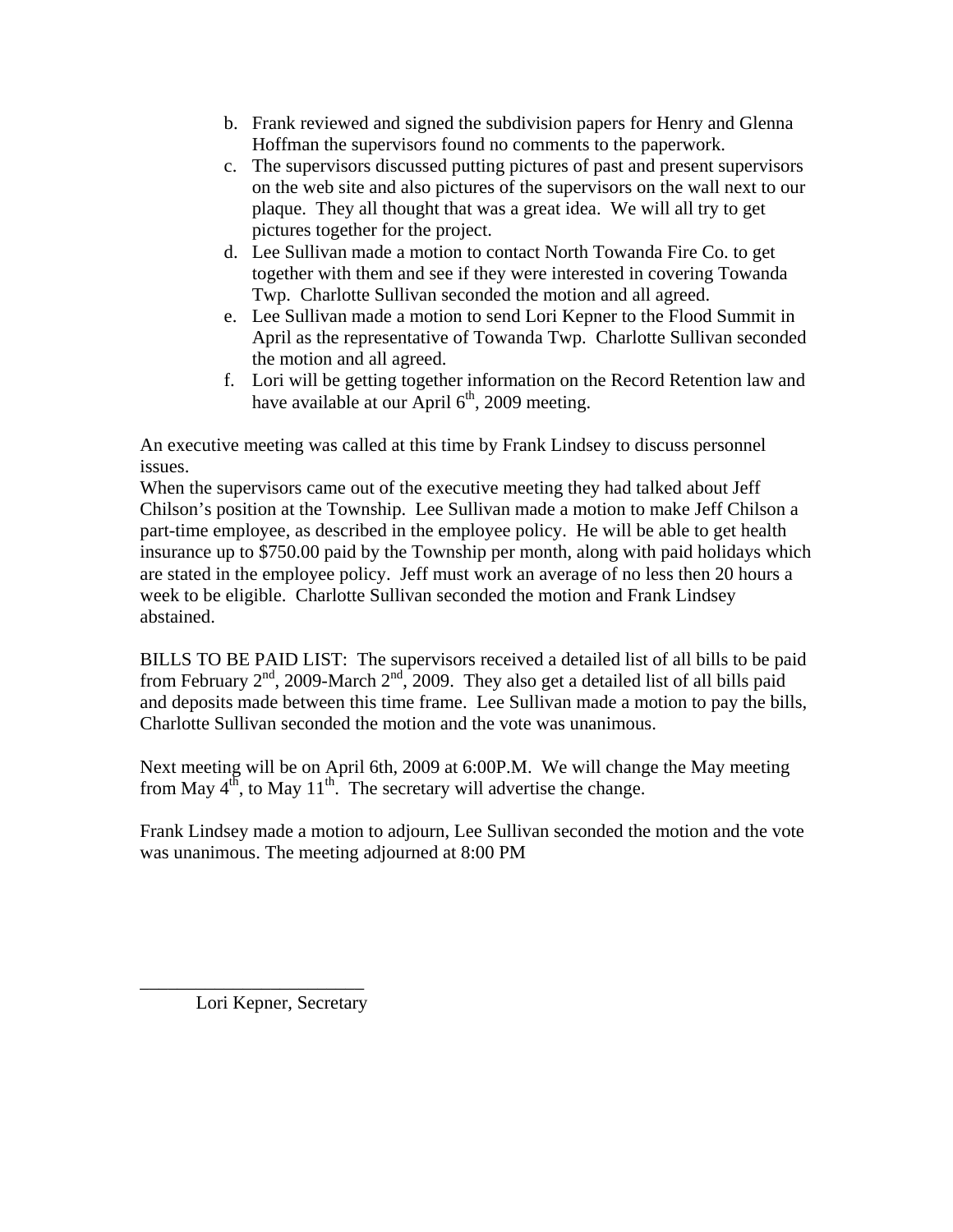The Supervisors of Towanda Township met at the township building for a special meeting of March 12th, 2009. The meeting was called to order by Chairman Francis Lindsey at 8:00AM. The Pledge of Allegiance was recited. Lee Sullivan, Charlotte Sullivan and Lori Kepner were present. L. Sullivan made a motion to accept the minutes of the previous meeting, seconded by C. Sullivan, all agreed.

# **CITIZENS TO BE HEARD**

There were no citizens present

# **NEW BUSINESS:**

1. The supervisors discussed in detail the possible posting and bonding of the Township Roads. They received information from Municipal Solutions on the procedure and guide lines that the Township will need to follow. With all the gas companies coming in and out of the area the supervisors feel the need to protect their residents and the Township roads. In order to due this supervisors must put in place agreements with the gas companies and also start the process of posting and bonding the roads. If the supervisors sign the agreement with Municipal Solutions it won't be until probably late July before the weight study of the roads is done and they can pass an ordinance. The supervisors can pick which roads they want to bond, but until they are posted the law would not be able to be enforced. The state police would be the party to enforce the weight limits. Frank will have to document every road that the Township maintains with the make up of the road, the material used, the current condition of the roads, and any other aspect that maybe helpful in case of a situation that may occur. After discussing the issue, Lee Sullivan made a motion to pass the agreement with Municipal Solutions to have them proceed with the weight study for the posting and bonding of Towanda Township's Roads, Charlotte Sullivan seconded the motion and all agreed.

BILLS TO BE PAID LIST: Frank Melly \$800.00 Towanda Township's 2008 Audit. Frank Lindsey made a motion to pay the bill, Lee Sullivan seconded the motion and all agreed.

Next meeting will be on April 6th, 2009 at 6:00P.M.

Frank Lindsey made a motion to adjourn, Lee Sullivan seconded the motion and the vote was unanimous. The meeting adjourned at 9:30 AM

Lori Kepner, Secretary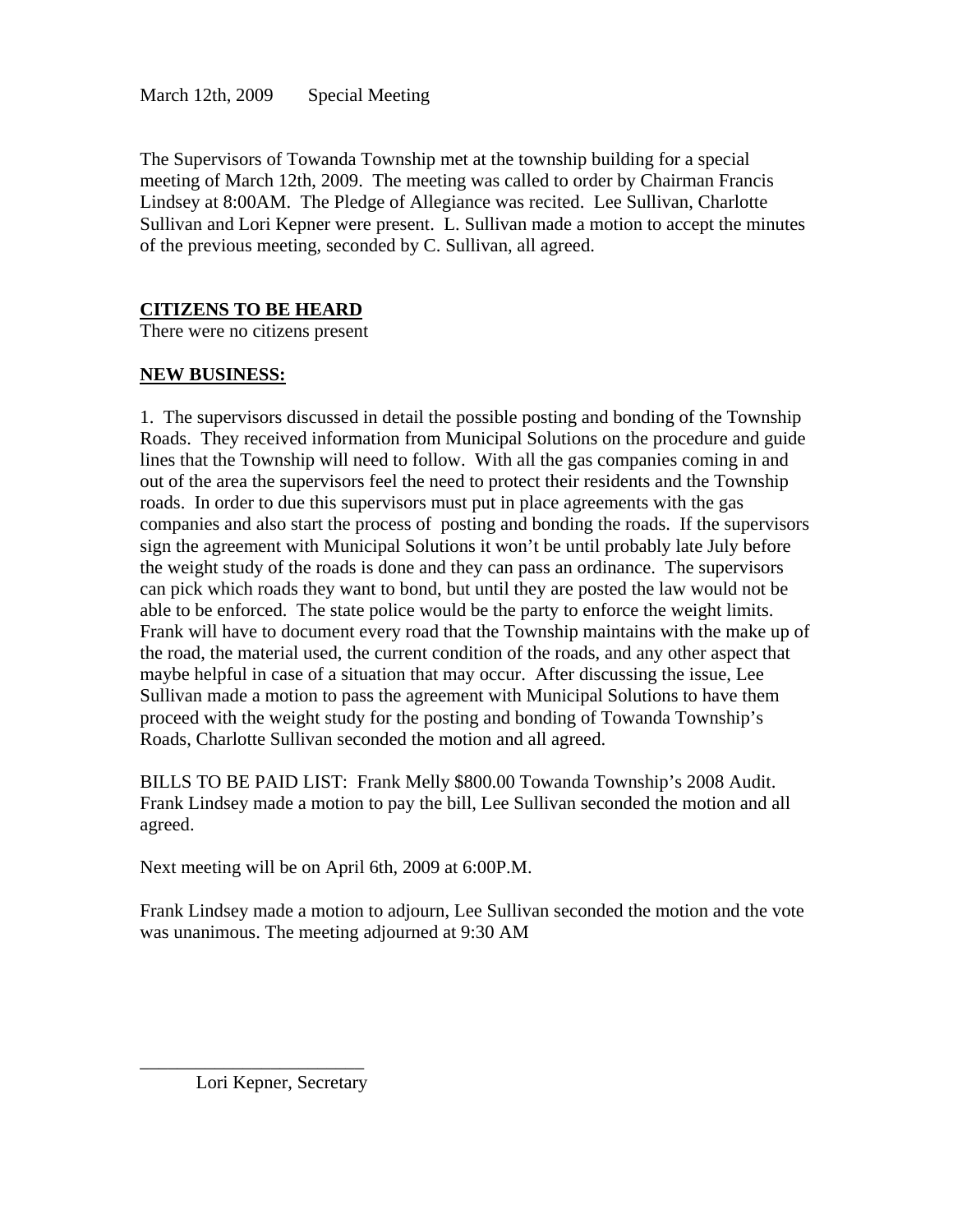The Supervisors of Towanda Township met at the township building for the regular monthly meeting of April 6th, 2009. The meeting was called to order by Chairman Francis Lindsey at 6:00PM. The Pledge of Allegiance was recited. Lee Sullivan, Charlotte Sullivan and Lori Kepner were present. L. Sullivan made a motion to accept the minutes of the previous meeting with the changes made, seconded by C. Sullivan, all agreed. The treasurer's report was given. Lee Sullivan made a motion to accept the treasurer's report as given. Charlotte Sullivan seconded the motion and all agreed.

## **CITIZENS TO BE HEARD**

Brian Grove from Chesapeake Energy was present to discuss the Road Maintenance agreement with the Township. Brian explained that Chesapeake would have no problems with signing an agreement with the Township before Chesapeake came into the area to start on drilling. He explained that it is Chesapeake objective to work with the Townships on all issues rather then work against them. He provided a basic maintenance agreement to the township for review. Meanwhile, the township has forwarded a copy to their solicitor for review and comments. Brian provided the name of the contact person for EMA responds, who is Kevin Patterson, and that Brad Wickhawk would be the gentlemen contacting the Township on road occupancy permits for driveways. Brian explained the once Brad contacted the Township this would be our notification that they would start construction soon. James Lowenstein was present to take notes for the daily review on the agreement between the Township and Chesapeake.

## **NEW BUSINESS:**

1.TMA/CHARLOTTE**:** The supervisors meet with Tom Fairchild and Fred Johnson to discuss some issues brought before the board. It was an informational meeting only. The fact findings from that meeting are the following, Wysox will have a study done on the Merger with TMA, they discussed the sewer extension for the VFW, they discussed the Woodside water and sewer extension, Tom and Fred would like a new hydrant put in by the Cinder Building and also a possible coin operated water machine for public use, and they discussed the 911 readdressing.

2**.** CBPA/CHARLOTTE:Lee and Lori will attend the CBPA spring dinner on April  $16<sup>th</sup>$ , at the Towanda Country Club.

3. EMERGENCY MANAGEMENT/LEE: The Township has received emergency management plans for Moppets on Mulberry, and the Bradford County Daycare. The 911 re-addressing is finished with Scott. Lee Sullivan made a motion to advertise the ordinance to be adopted at our next township meeting. Charlotte Sullivan seconded the motion and all agreed.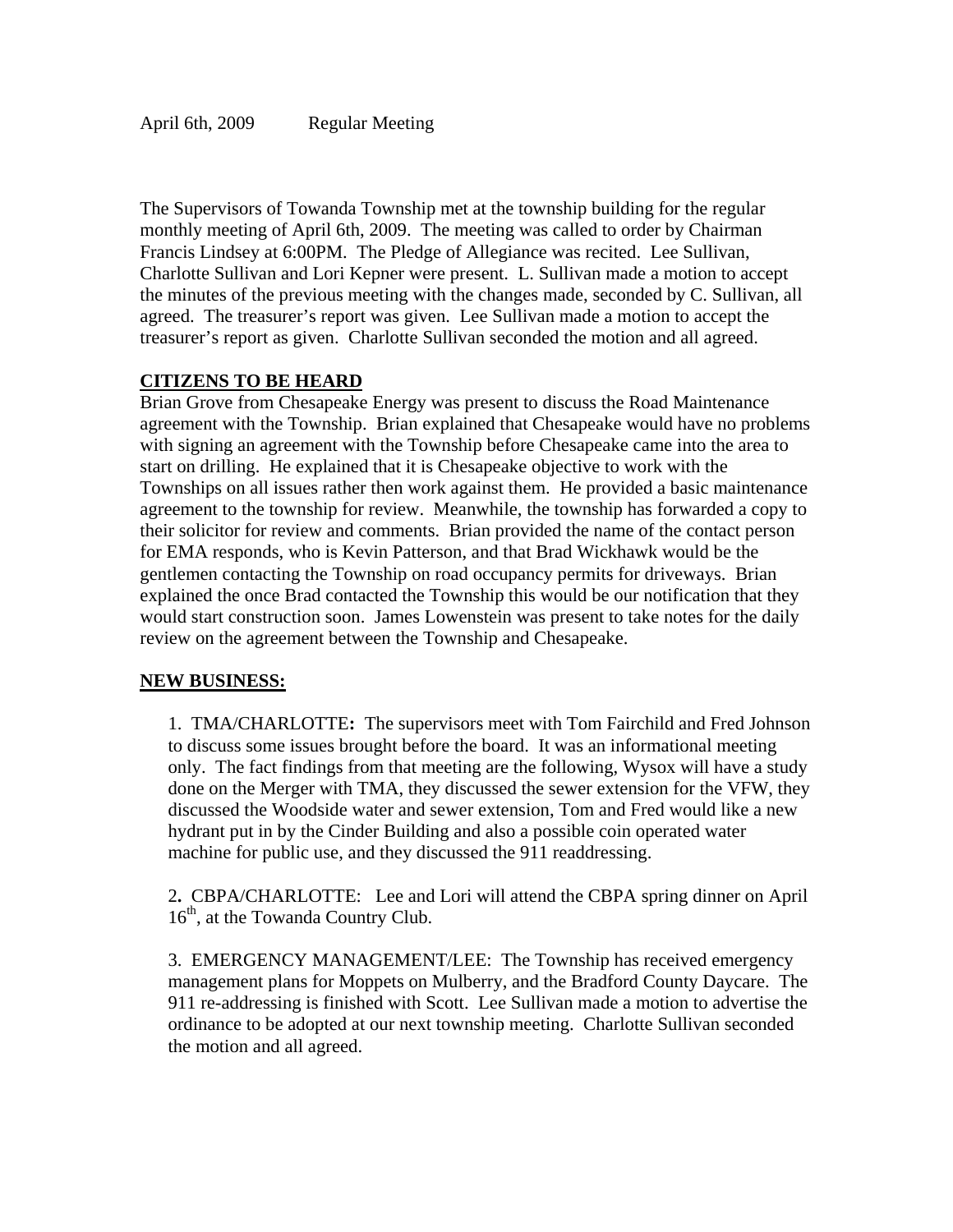- 4. ROADS/FRANK: Frank received information from Bradford County Action and serve for volunteer work over the summer. The have been cutting brush and doing maintenance on all summer equipment to get ready. Hot Asphalt Plant is still not open. We will be notified by the gas companies when they need to get Township driveway permits this will be one way of letting the township know when or where they will be in the area.
- 5. Miscellaneous.
	- a. Jeff is still working on Cole Cemetery.
	- b. Charlotte Sullivan made a motion to add a performance review page to our work policy which the supervisors will do sometime in November or December before our reorganization meeting.
	- c. Lee Sullivan made a motion to pass Resolution 2009-01, Intent to follow the Records Retention Law. Charlotte Sullivan seconded the motion and all agreed.
- 6. Lee Sullivan made a motion to pay the bills, with the addition of Frank's reimbursement for \$83.05, Charlotte Sullivan seconded the motion and all agreed.

Frank Lindsey made a motion to adjourn, seconded by Lee Sullivan all agreed.

BILLS TO BE PAID LIST: The supervisors received a detailed list of all bills to be paid from March  $2<sup>nd</sup>$ , 2009 thru April 10<sup>th</sup>, 2009. They also get a detailed list of all bills paid and deposits made between this time frame. Lee Sullivan made a motion to pay the bills, with the additional of Lori's travel to the class in Lancaster and Frank Lindsey's mileage reimbursement. Charlotte Sullivan seconded the motion and the vote was unanimous.

Next meeting will be on May 4th, 2009 at 6:00P.M.

Frank Lindsey made a motion to adjourn, Lee Sullivan seconded the motion and the vote was unanimous. The meeting adjourned at 7:30 PM

Lori Kepner, Secretary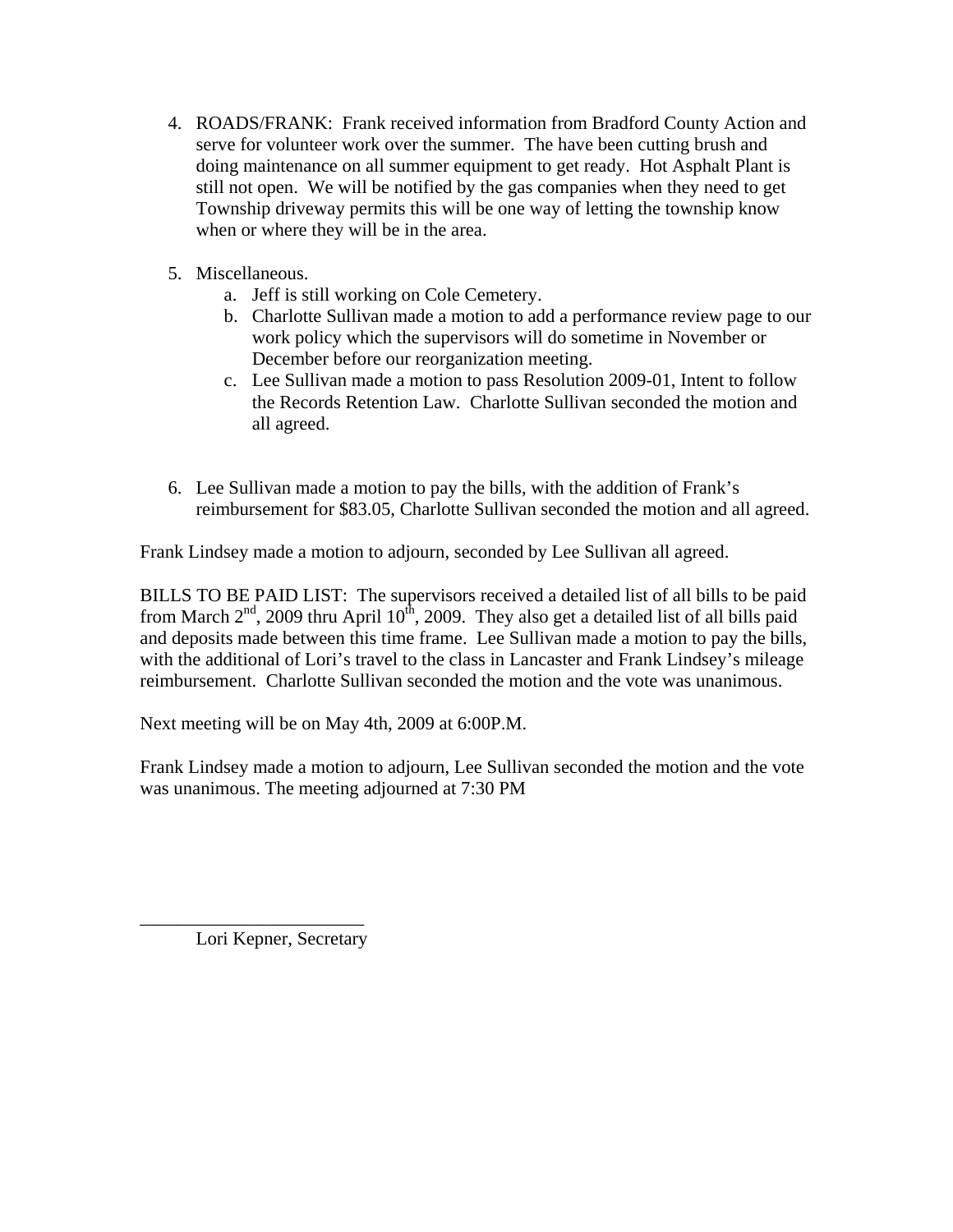May 4th, 2009 Regular Meeting

The Supervisors of Towanda Township met at the township building for the regular monthly meeting of May 4th, 2009. The meeting was called to order by Chairman Francis Lindsey at 6:00PM. The Pledge of Allegiance was recited. Lee Sullivan, Charlotte Sullivan and Lori Kepner were present. L. Sullivan made a motion to accept the minutes of the previous meeting with the changes made, seconded by C. Sullivan, all agreed. The treasurer's report was given. Lee Sullivan made a motion to accept the treasurer's report as given. Charlotte Sullivan seconded the motion and all agreed.

## **CITIZENS TO BE HEARD**

Brian Driscoll was present to discuss the extension of the KOZ program. There is a ten acre parcel in the KOZ on the airport property that was set to expire in Dec of 2010, if we agree to extend the KOZ it will then carry until Dec 2017. Lee Sullivan made a motion to extend the KOZ and advertise for the ordinance to be passed at the next meeting, Charlotte Sullivan seconded the motion and all agreed. It will be passed by ordinance and Brian will see if the Airport will reimbursement the Township for any costs incurred. The property at the present time does not effective our tax records, since it is the Airport property which is tax exempt because it is an authority.

## **NEW BUSINESS:**

1.TMA/CHARLOTTE**:** nothing new Lori to check and see how many fire hydrants the township pays rental on.

- 2**.** CBPA/CHARLOTTE: nothing new
- 3. EMERGENCY MANAGEMENT/LEE: We found the mistake which Towanda Borough made in billing us which was a \$3374.64 credit we have coming to the Township in overpayments. Lee talked to Terry Sheets and he will try to set up a meeting with North Towanda Fire and Rescue to discuss possible coverage of Towanda Township.
- 4. ROADS/FRANK: Frank and the crew have started mowing the cemetery, along the berms and cutting brush. They have finished up patching all township roads so far. The supervisors found no problems with the Teresa McLinko property to be subdivided. Lee Sullivan made a motion to have Frank call and have the roofs repaired on the Garage storage sheds, which are leaking. Charlotte Sullivan seconded the motion and all agreed. Teresa Place had made a comment after the review period for road names that she didn't want her road to be called Bennett Rd.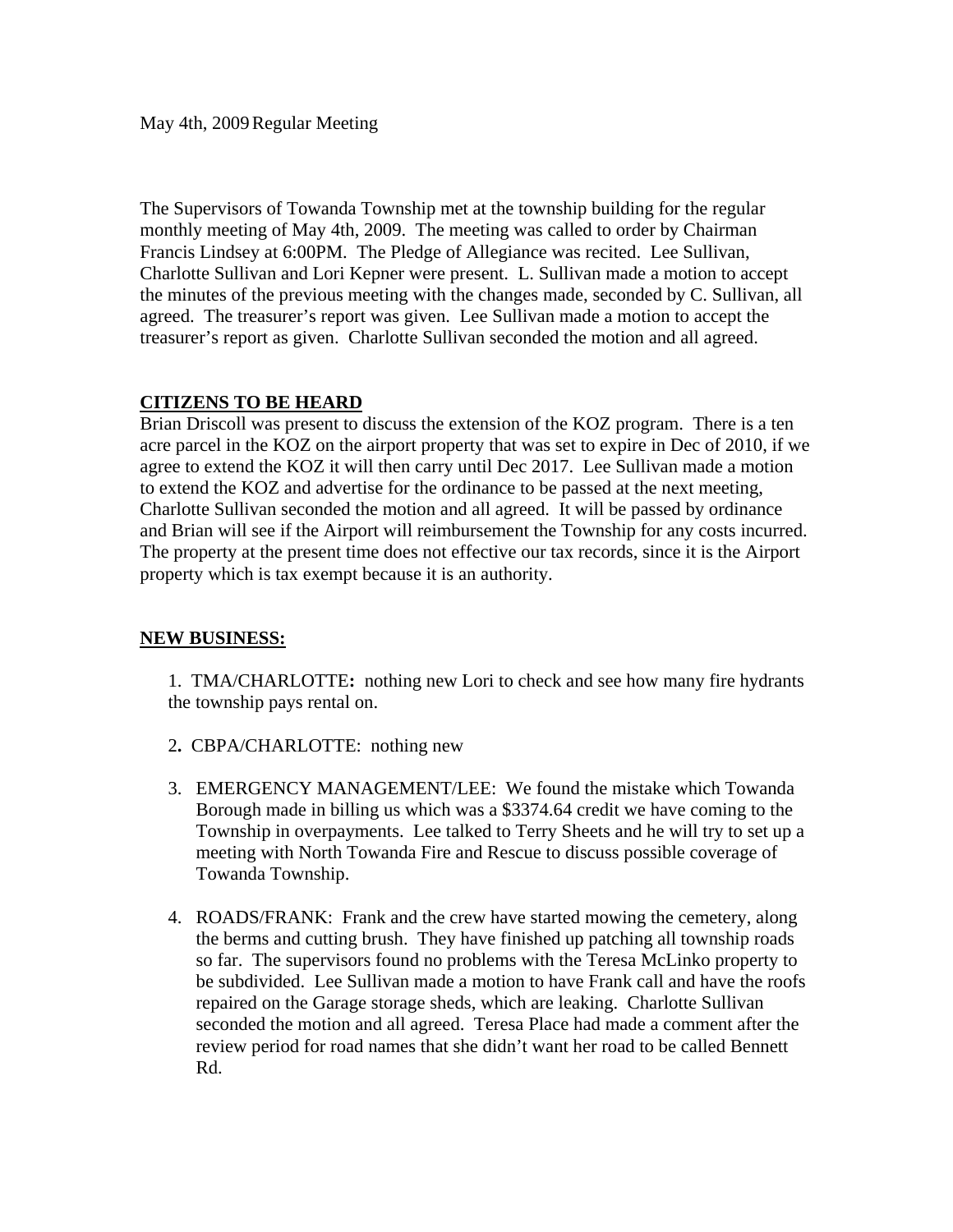- 5. Miscellaneous.
	- a. Lee Sullivan made a motion to sign the Road Maintenance agreement with Chesapeake. Frank Lindsey seconded the motion and all agreed.
	- b. Lee Sullivan made a motion to adopt ordinance 2009-01 the 911 Readdressing Policy, Frank Lindsey seconded the motion and all agreed.
	- c. Jeff Osmond is sure that we will have to petition the court for ownership of Cole Cemetery, he will get the information from Lori and the notes that the Township does have on Cole Cemetery.
	- d. Lee Sullivan made a motion to appoint the TCC delegates. Frank Lindsey seconded the motion and all agreed.
	- e. There is no charge from Municipal Solutions on restudy of the roads unless a major change takes place.
	- f. Lee Sullivan made a motion that the Township will request that Code Inspections require a full approval report for every project that is going on in the Township from the Supervisors whether it be a remodeling project for new construction. Charlotte Sullivan seconded the motion and all agreed.

BILLS TO BE PAID LIST: The supervisors received a detailed list of all bills to be paid from April  $10^{th}$ , 2009-May  $4^{th}$ , 2009. They also get a detailed list of all bills paid and deposits made between this time frame. Lee Sullivan made a motion to pay the bills. Charlotte Sullivan seconded the motion and the vote was unanimous.

Lee Sullivan made a motion to pay the bills, Charlotte Sullivan seconded the motion and all agreed.

Frank Lindsey made a motion to adjourn, seconded by Lee Sullivan all agreed.

Next meeting will be on June 8th, 2009 at 6:00P.M.

Frank Lindsey made a motion to adjourn, Lee Sullivan seconded the motion and the vote was unanimous. The meeting adjourned at 8:30 PM

Lori Kepner, Secretary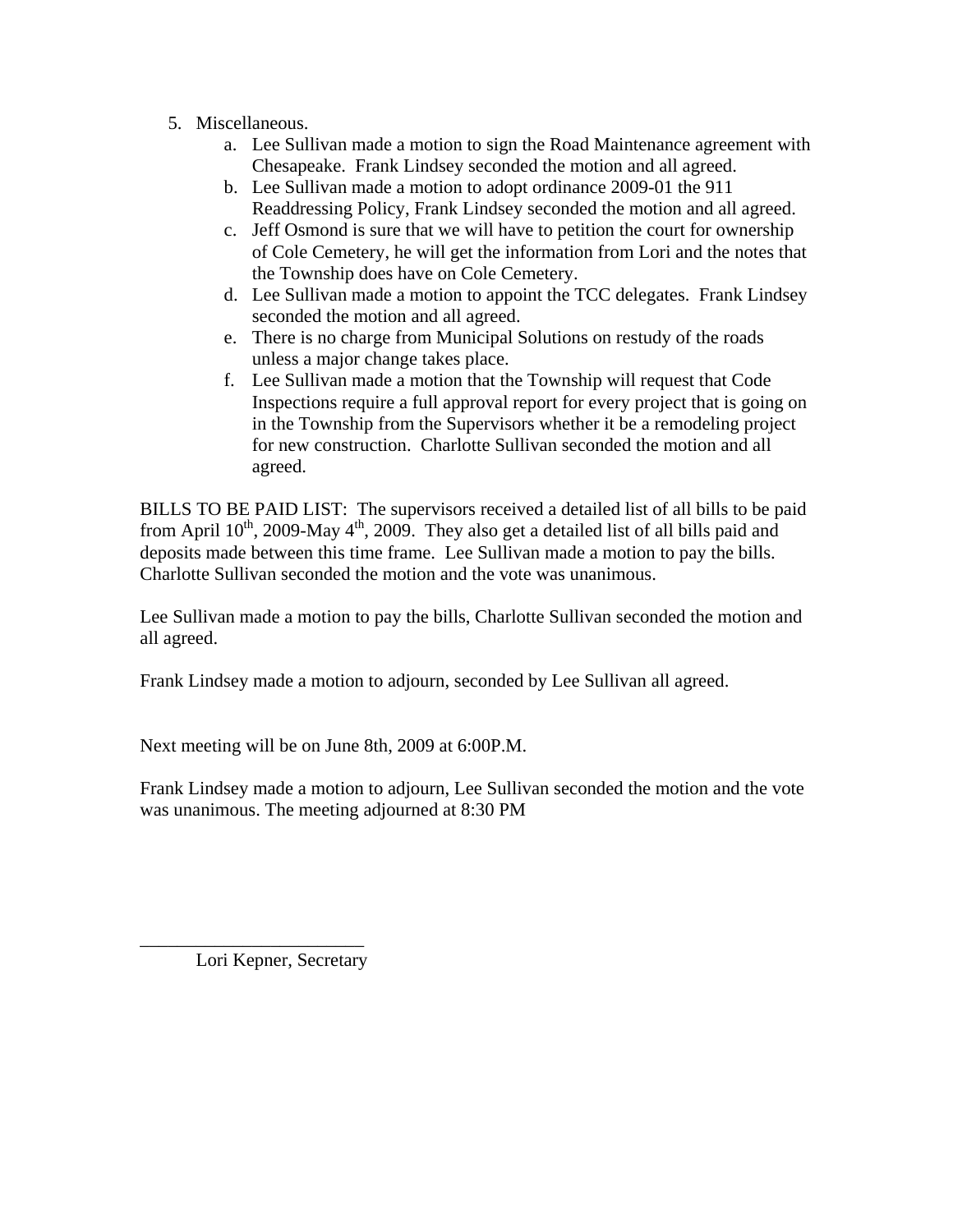The Supervisors of Towanda Township met at the township building for the regular monthly meeting of June 8th, 2009. The meeting was called to order by Chairman Francis Lindsey at 6:00PM. The Pledge of Allegiance was recited. Lee Sullivan, Charlotte Sullivan and Lori Kepner were present. L. Sullivan made a motion to accept the minutes of the previous meeting with the changes made, seconded by C. Sullivan, all agreed. The treasurer's report was given. The township invested \$200,000 into another CD with PLGIT, it will mature in 182 days with an interest income of \$1844.93. Lee Sullivan made a motion to accept the treasurer's report as given. Charlotte Sullivan seconded the motion and all agreed.

#### **CITIZENS TO BE HEARD**

#### NO CITIZENS WERE PRESENT

#### **NEW BUSINESS:**

1. W. Lee Sullivan made a motion to pass Ordinance 2009-02 which will extend the life of the KOZ 10 acre parcel at the Airport for another 7 years. It will expire now in Dec of 2017. The airport authority has promised to reimburse the township for any advertising costs associated with the ordinance, since it is to their advantage that the township extend the KOZ period. Lori will send an invoice for reimbursement for the advertising fees. Charlotte Sullivan seconded the motion and all agreed.

2.TMA/CHARLOTTE**:** The TMA is looking to purchase a 24X48 pole building at the new plant site. The VFW will be working on their own for the sewer extension. They will be going up Bridge St route.

- 3. CBPA/CHARLOTTE: Dupont is getting the Saturn project which should open up 90-100 new jobs.
- 4. EMERGENCY MANAGEMENT/LEE: We received two phone quotes out of the five which were requested. Hall's Signs with a quote of \$ 5639.86, with delivery within 60-90 days and Bradco supply with a quote of \$5627.51 delivery is three weeks after receipt. We will get another phone quote so that we have three on file. W. Lee Sullivan made a motion to accept the quote from Bradco supply of \$5627.51; Charlotte Sullivan seconded the motion and all agreed. We will order our private road signs at the same time, but the initial cost will be through the township, if the sign is then later damaged and needs replaced that will be at the cost of the land owner or owners. We will submit the quotes to the County for grant approval once they approve the grant we can order the signs.
- 5. ROADS/FRANK: The guys have been berming the roads when possible, will be doing sidewalk work shortly and mowing of the cemetery. We have received the contract back from Chesapeake signed.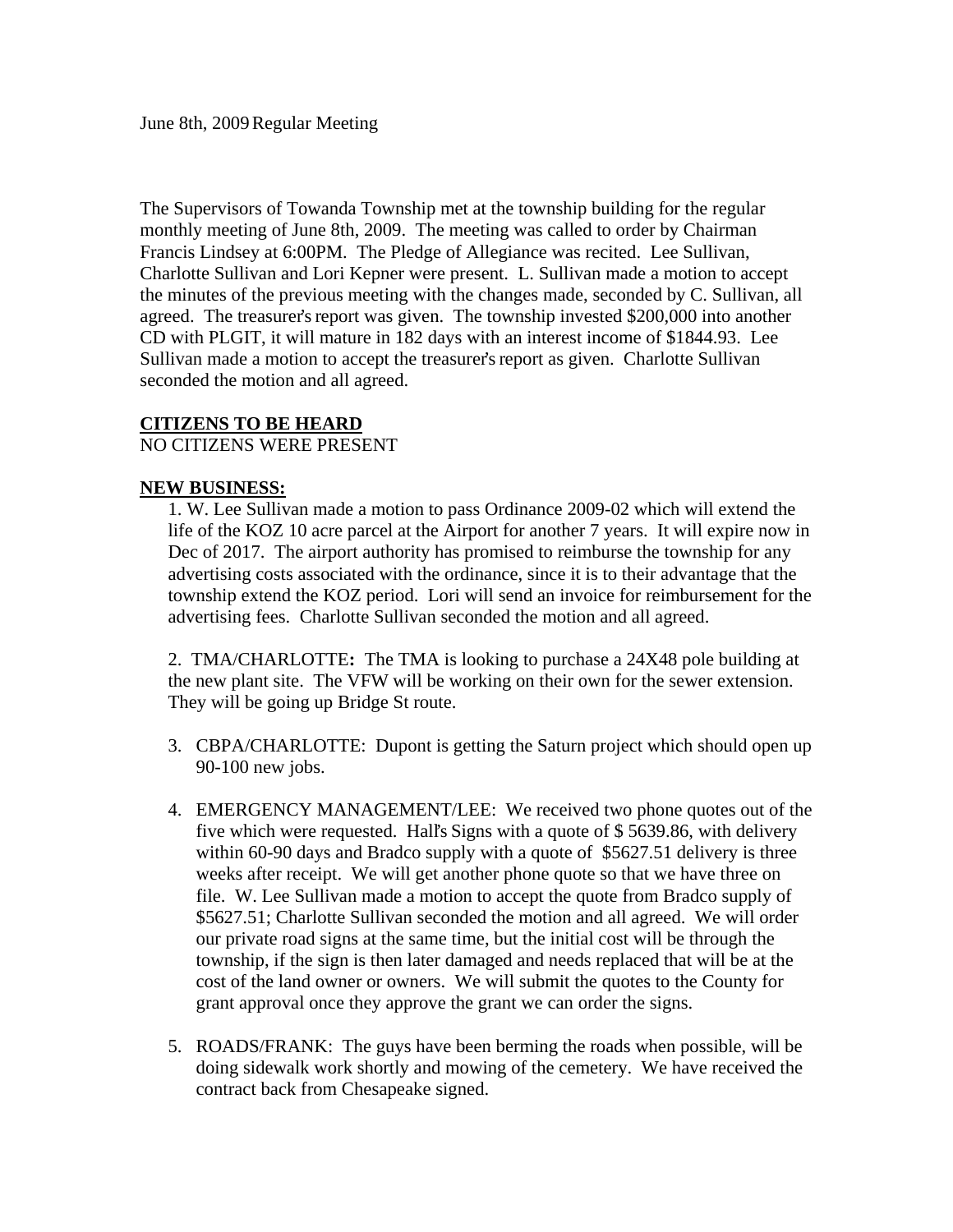### AN EXECUTIVE SESSION WAS CALLED TO DISCUSS A LEGAL MATTER AND PERSONEL.

Jeff Osmond had met with the secretary to get information on Cole cemetery to further the process of establishing the administration of the cemetery. He believes we need to petition the courts for ownership of the cemetery and dissolve the old association. There is only one surviving person who was on the association board last and that is Warren Overpeck. Charlotte Sullivan made a motion to have Jeff Osmond move forward with the proceedings, and also have the cemetery property surveyed; W. Lee Sullivan seconded the motion and all agreed. Frank Lindsey had mentioned that he had been having complaints about one of the employees, he was reminded to write down and document what was said and when.

BILLS TO BE PAID LIST: The supervisors received a detailed list of all bills to be paid from May  $4<sup>th</sup>$ , 2009-June  $8<sup>th</sup>$ , 2009. They also get a detailed list of all bills paid and deposits made between this time frame. Lee Sullivan made a motion to pay the bills. Charlotte Sullivan seconded the motion and the vote was unanimous.

Next meeting will be on July 7th, 2009 at 6:00P.M.

Frank Lindsey made a motion to adjourn, Lee Sullivan seconded the motion and the vote was unanimous. The meeting adjourned at 8:30 PM

Lori Kepner, Secretary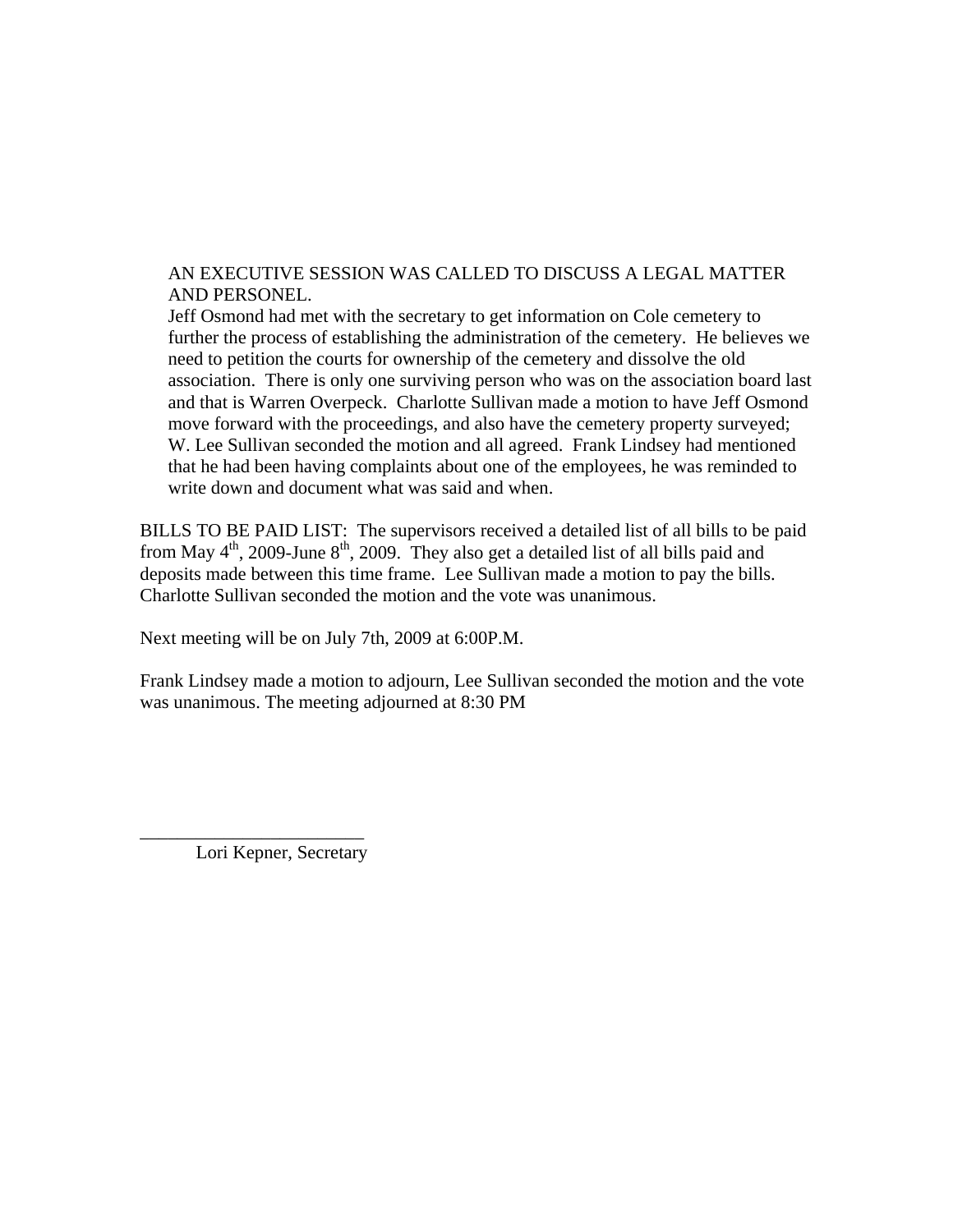The Supervisors of Towanda Township met at the township building for the regular monthly meeting of July 7th, 2009. The meeting was called to order by Chairman Francis Lindsey at 6:00PM. The Pledge of Allegiance was recited. Lee Sullivan, Charlotte Sullivan and Lori Kepner were present. L. Sullivan made a motion to accept the minutes of the previous meeting. The treasurer's report was given. Charlotte Sullivan made a motion to accept the treasurer's report as given. Lee Sullivan seconded the motion and all agreed.

#### **CITIZENS TO BE HEARD**

NO CITIZENS WERE PRESENT

#### **NEW BUSINESS:**

- 1. TMA/CHARLOTTE**:** Lee Sullivan made a motion to accept an agreement with Towanda Water and Sewer to install a Fire Hydrant along Cummings Road so that Tankers could access water easier and safer then the hydrant next to Harkness Restaurant. Lori will check to see if our insurance rates may go down since we will have an additional hydrant located right next to the Garage office and Building. Charlotte Sullivan seconded the motion and all agreed. There will be an open house for new TMA building will be in September. Wysox is still waiting on funding for the new system. And the VFW is moving forward.
- 2. CBPA/CHARLOTTE: nothing new to report. Gas companies project that they will be in the area for approximately 15-35 years.
- 3. EMERGENCY MANAGEMENT/LEE: Lee Sullivan made a motion to approve the grant received from Bradford County Commissioners for the approval of the purchase of street/road signs for the township. Frank Lindsey seconded the motion and all agreed. Bradco will order signs and should have to the township by August. Once installed the township will need to contact Greg Dibble for a final completion report of the signs and then the township will submit for reimbursement from the County. We should still have some summer help to get the signs installed faster.
- 4. ROADS/FRANK: Frank and the crew have been busy berming the roads, mowing, and taking care of Cole Cemetery. Frank needs to get the information on Airport Road and Fox Chase road on how they are made and with what materials to Municipal Solutions so they can complete the engineering phase and get the posting and bonding requirements finished. Chesapeake will be getting an invoice from the township for reimbursement of materials used to fix Laurel Hill Road. It should be dry enough now for House to come fix the chimney to the furnace in the office. Frank will contact him.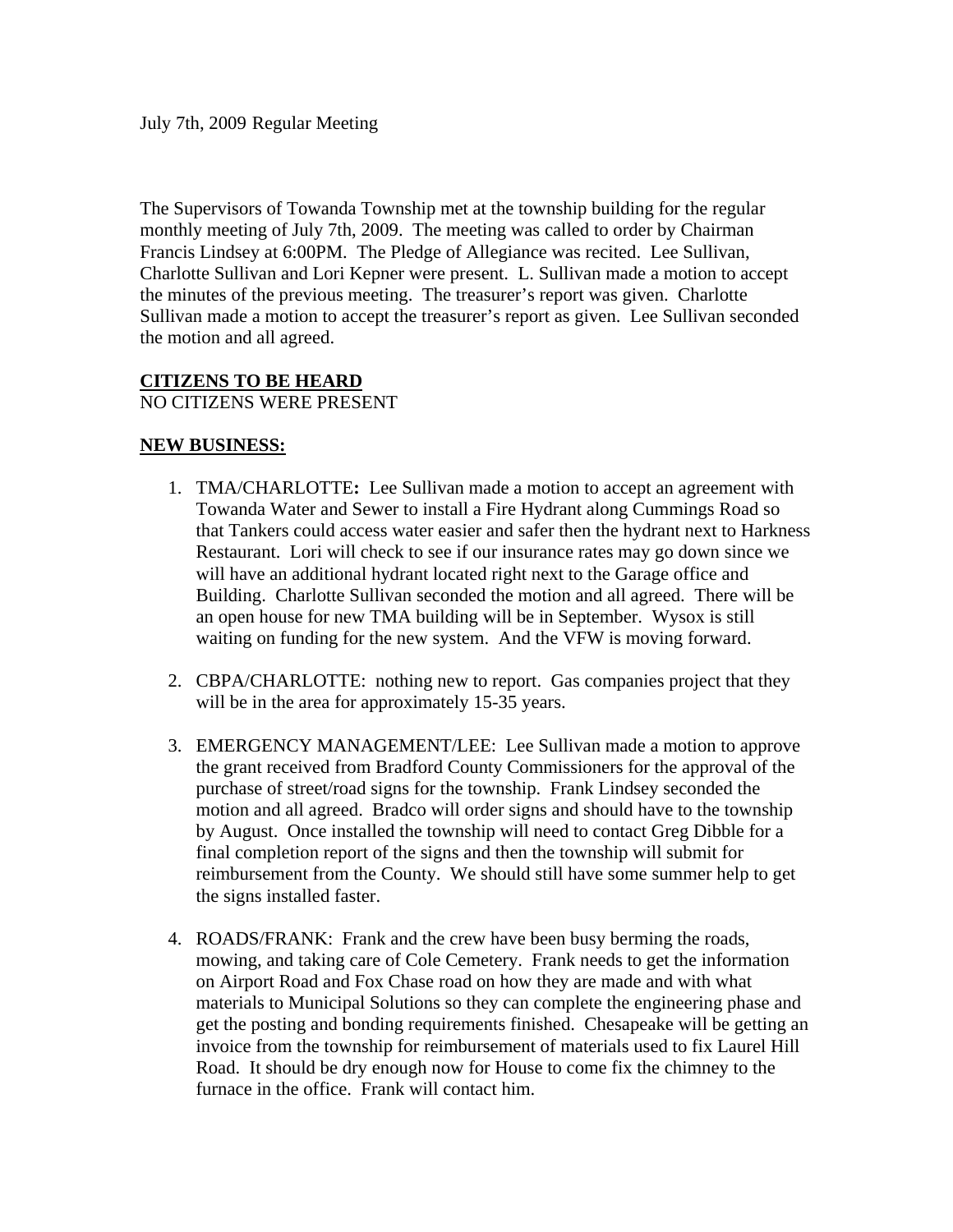- 5. Lee Sullivan made a motion to appoint a replacement auditor, for Daniel Strickland who has just passed away, Sarah A. Shumway. Charlotte Sullivan seconded the motion and all agreed. The township must notify the court house of the change and then Sarah Shumway will have to contact the Republican representative to get on the November ballet to run for the position.
- 6. Lee Sullivan made a motion to appoint Jonathan Foster as our temporary replacement for Jeffrey Osmond as solicitor, at a rate of \$95.00 per hour. Charlotte Sullivan seconded the motion and all agreed. Jeff will notify us when he has been reinstated. Lori will talk to Jonathan to let him know he has been appointed temporary solicitor and also give him information on current issues the township is facing.

BILLS TO BE PAID LIST: The supervisors received a detailed list of all bills to be paid from June  $8<sup>th</sup>$ , 2009-July  $7<sup>th</sup>$ , 2009. They also get a detailed list of all bills paid and deposits made between this time frame. Lee Sullivan made a motion to pay the bills. Charlotte Sullivan seconded the motion and the vote was unanimous.

Next meeting will be on August 4, 2009 at 6:00P.M.

Frank Lindsey made a motion to adjourn, Lee Sullivan seconded the motion and the vote was unanimous. The meeting adjourned at 7:30 PM

Lori Kepner, Secretary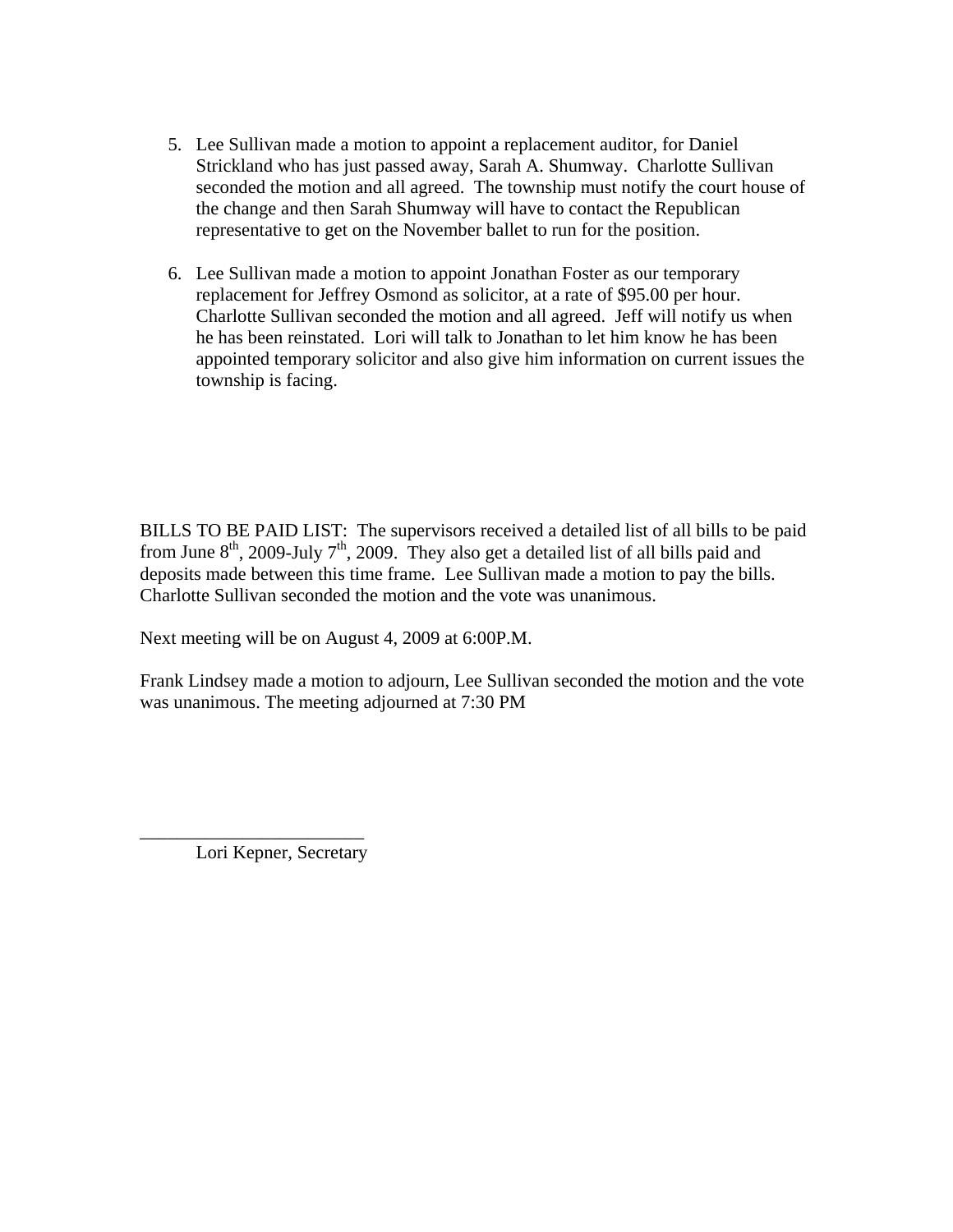August 4th, 2009 Regular Meeting

The Supervisors of Towanda Township met at the township building for the regular monthly meeting of August 4th, 2009. The meeting was called to order by Chairman Francis Lindsey at 6:00PM. The Pledge of Allegiance was recited. Lee Sullivan, Charlotte Sullivan and Lori Kepner were present. L. Sullivan made a motion to accept the minutes of the previous meeting. The treasurer's report was given. Charlotte Sullivan made a motion to accept the treasurer's report as given. Lee Sullivan seconded the motion and all agreed.

# **CITIZENS TO BE HEARD**

Jonathan Foster Jr. was present to represent the Township on Cole Cemetery. He provided a petition to the courts for the dissolution of the Cole Cemetery Association so the Township can take full responsibility and control of the Cemetery. Since Warren Overpeck is the only remaining board member, he must sign a release on the Cemetery and then the township will petition the court. Once the release is signed Jonathan will advertise for the petition and send it to court. Lee Sullivan made a motion to sign the petition to the court, Charlotte Sullivan seconded the motion and all agreed.

# **NEW BUSINESS:**

- 1. TMA/CHARLOTTE**:** Water rates will be going down.
- 2. CBPA/CHARLOTTE: nothing new to report
- 3. EMERGENCY MANAGEMENT/LEE: Nothing new, grant approved through county waiting on delivery of road signs from Bradco.
- 4. ROADS/FRANK: The guys have been mowing, and taking care of Cole Cemetery. They are done patching the roads. Frank is going to meet with Chesapeake on the reimbursement of the road repairs. Also Frank needs to address the traffic issue at the entrance to Fox Chase Dr. We will have the road painted for the lanes and put signs to instruct the drivers of curves ahead, etc. Frank will see about a new frame for the new map. New CDL requirements for all new employees driving our equipment which includes Drug testing. John Kulick is going to hand in drawings for the new storage units. Lee Sullivan made a motion to have a minor land development plan reviewed by Ray Stolinas on the drainage issues for the new development. Charlotte Sullivan seconded the motion and all agreed.
- 5. a. Bradford County Sanitation will have a meeting on August  $6<sup>th</sup>$ , and the  $11<sup>th</sup>$  to discuss their budget issues and problems. Lee and Charlotte will try to attend. b. The supervisors authorized Lori to have off a requested vacation day without pay on August  $10^{th}$ .

BILLS TO BE PAID LIST: The supervisors received a detailed list of all bills to be paid from July  $7<sup>th</sup>$ , 2009-August 4th. They also get a detailed list of all bills paid and deposits made between this time frame. Lee Sullivan made a motion to pay the bills. Charlotte Sullivan seconded the motion and the vote was unanimous.

Next meeting will be on September 7th, 2009 at 6:00P.M.

Frank Lindsey made a motion to adjourn, Lee Sullivan seconded the motion and the vote was unanimous. The meeting adjourned at 7:00 PM

Lori Kepner, Secretary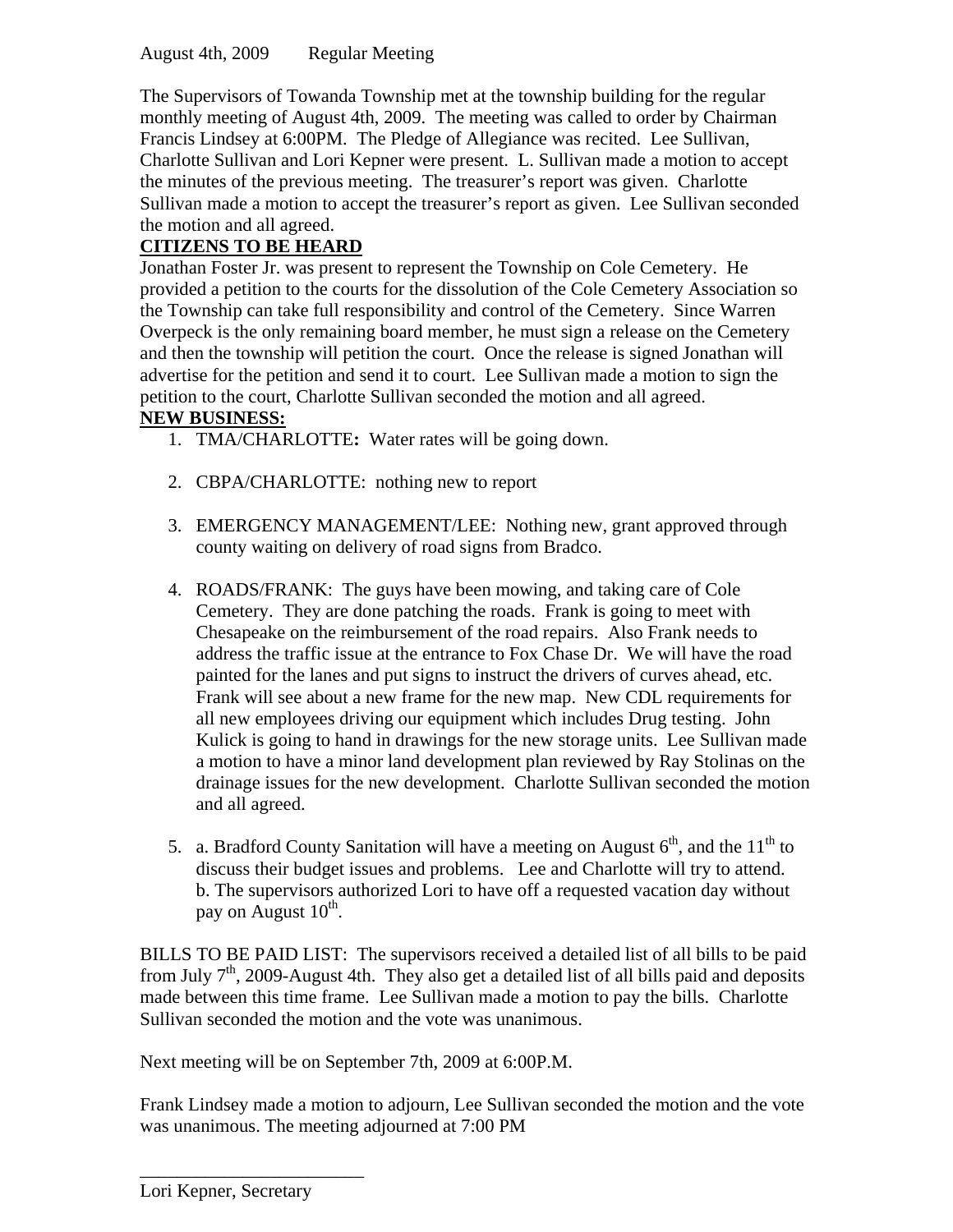September 8th, 2009 Regular Meeting

The Supervisors of Towanda Township met at the township building for the regular monthly meeting of September 8th, 2009. The meeting was called to order by Chairman Francis Lindsey at 6:00PM. The Pledge of Allegiance was recited. Lee Sullivan, Charlotte Sullivan and Lori Kepner were present. L. Sullivan made a motion to accept the minutes of the previous meeting. The treasurer's report was given. Lee Sullivan made a motion to accept the treasurer's report as given. Charlotte Sullivan seconded the motion and all agreed.

### **CITIZENS TO BE HEARD**

THERE WERE NO VISITORS AT THE TOWNSHIP MEETING **NEW BUSINESS:**

- 1. TMA/CHARLOTTE**:** Nothing new there was no meeting.
- 2. CBPA/CHARLOTTE: Nothing new there was no meeting.
	- a. Charlotte Sullivan made a motion to pass Ordinance 2009-04 amending the KOZ ordinance 2009-03 with the termination date corrected. Lee Sullivan seconded the motion and all agreed.
- 3. EMERGENCY MANAGEMENT/LEE: Next EMA training will be on Sept  $10^{th}$ . Lee and Lori will be updating the emergency management plan it needs to be updated every two years and it is due now. We have found out the Bradford County Daycare is no longer in the old school building and that the Sage house is now being used as housing for the gas company. We need to see if Chesapeake has a resource list that we maybe able to use. There have been some issues over a couple of the private road names. The supervisors received a call from Wayne Welch on his concern over the private road name which leads to his resident, which is Bowen Lane. Lee Sullivan had visited the property owners which are located off that lane a few years ago, when the 911 readdressing in Bradford County started. He had spoken to Terry Bowen and she suggested Bowen Lane and thought that there would be no problems with that name. When Charlotte Sullivan was approached she agreed with the name. The Welch residence was not contacted. Mr. Welch wanted to name the road Winifred Lane after an aunt or cousin of his wives family. Charlotte Sullivan provided information at the Township meeting on the private lane. 9/21/1972- Land now the Bowen Property was sold from Clayton Seymour to Donald Rhodes that included a 50' right of way for the Seymour/Rhodes properties. Rhodes subsequently sold the property to Michael Goodrich, Michael Goodrich sold the property to Joyce Goodrich, and Joyce Goodrich sold the property to Dorothy Goodrich. On 5/2/1989 Dorothy Goodrich deeded the property to her son and daughter-in-law Leroy & Charlotte Sullivan. When the Sullivan's acquired the property, their son-in-law Robert Bowen began to clear the land, installed swales to collect water and directed the drainage to a ditch on the North side. He then built a road to the property from Route 2027. He then installed a sewer line from the property east and then south through the Seymour-Johnson property and east to the manhole on Route 2027. When all this was complete the Bowen's moved their trailer home to this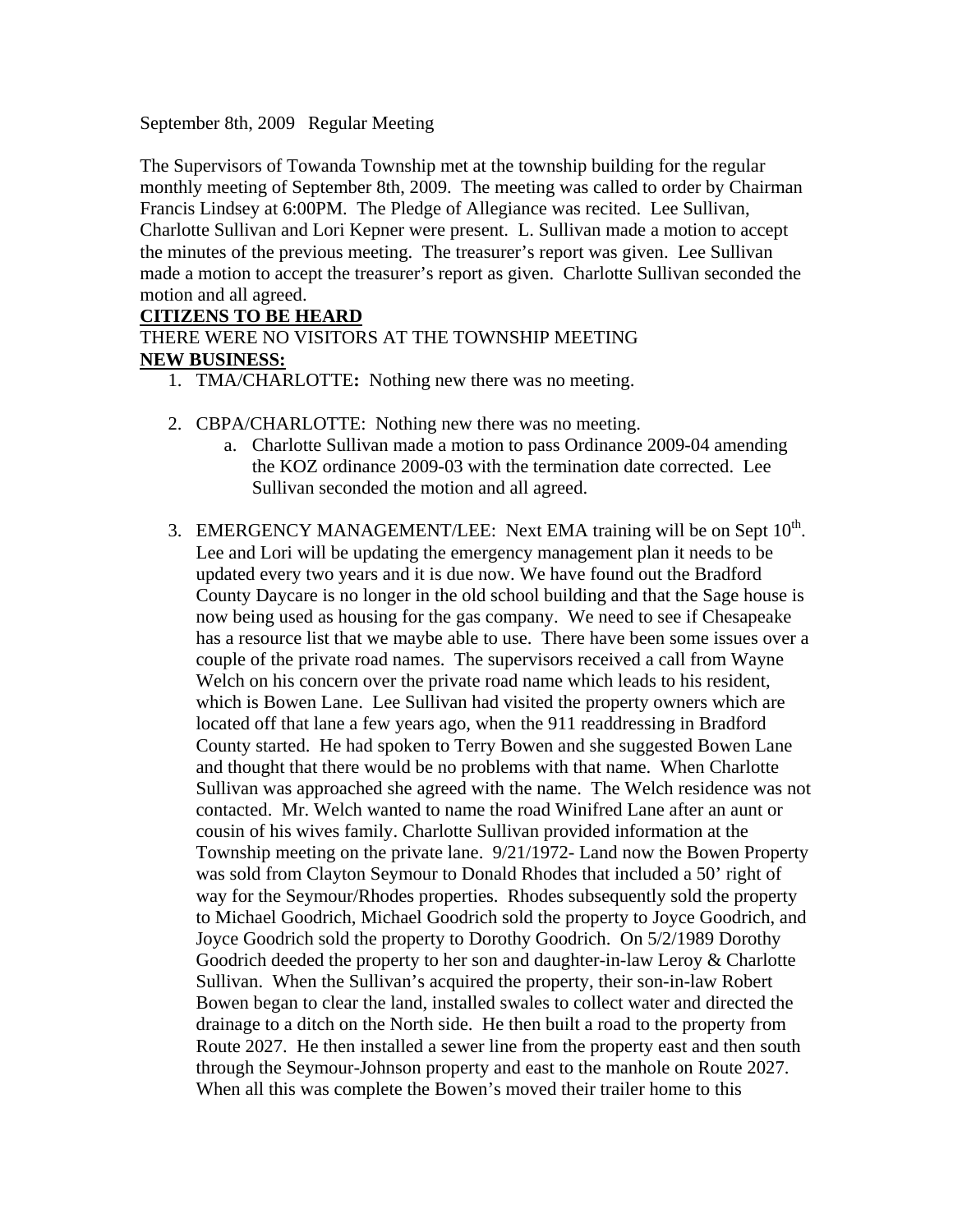property. Because of all the previous work that was done by Robert Bowen, Charlotte feels that the name "Bowen Lane" is properly named and should remain as the official name. He built the road (Lane) and his family still resides there. Based on the information provided Lee Sullivan made a motion to keep the private road name as Bowen Lane. Frank Lindsey seconded the motion and all agreed. Karen Prough had made a comment on the private road name of Everly Lane, but the township has not heard anything back from her. She owns the upper half of the road and the Kepner's own the entrance to the road. The Kepner's have not contacted the Township with concerns over the road name. Lee Sullivan explained for over 15 years of driving the bus children have been getting on at that bus stop.

- 4. ROADS/FRANK: Cell phone contract to run out in October, we will price new contracts now. Lee Sullivan made a motion to get new cell phone contracts, when the old contract expires. Charlotte Sullivan seconded the motion and all agreed. We have received the new salt contract information through costars and can start ordering salt now. Frank will let Lori know how much we need to order for now. We have been receiving our cinders already. Equipment show in Troy is on September  $10^{th}$ . Code Inspections has talked with Hoppe's Construction on their temporary trailers and has come to an agreement. Lori will be updating the web site with commending the guys on the great work which was done installing the new road name signs. Joe Snell has contacted the Planning Commission on his construction site located next to Hoppe's Construction.
- 5. Lee Sullivan made a motion to write a letter to our local representatives in opposition to the State Police coverage HB1500 and also our opposition to the gas severance tax. Charlotte Sullivan seconded the motion and all agreed.
- 6. Miscellaneous:
	- a. We have forwarded the plans for Jon Kulick's storage units to Ray Stolinas and Brian Davis for review. Right off the top of Frank Lindsey's head he saw where the setback next to the town houses would only be 5feet; it needs to be at least 10 feet.
	- b. Charlotte Sullivan made a motion to prepare for the CPA firm advertisement for the 2010 calendar year to audit the books of the Township and the Township tax collector. Lee Sullivan seconded the motion and all agreed.
	- c. Lee and Charlotte attended the Aug  $11<sup>th</sup>$  meeting of the Bradford County Sanitation Committee. We found out that their funds are very scarce. They do not know when they are going to get funding from the State or even if they are getting any funding. They are probably going to raise permit rates to try to help with their funding. Also they are requesting that the municipalities pay a fee of \$1.00 per capita for residents not on city sewer for the year 2009 and for 2010 to budget \$4.00 per capita. Now this is to help coverage the \$50,000.00 line of credit they have received to get them through till the budget is passed and they see what kind of funding is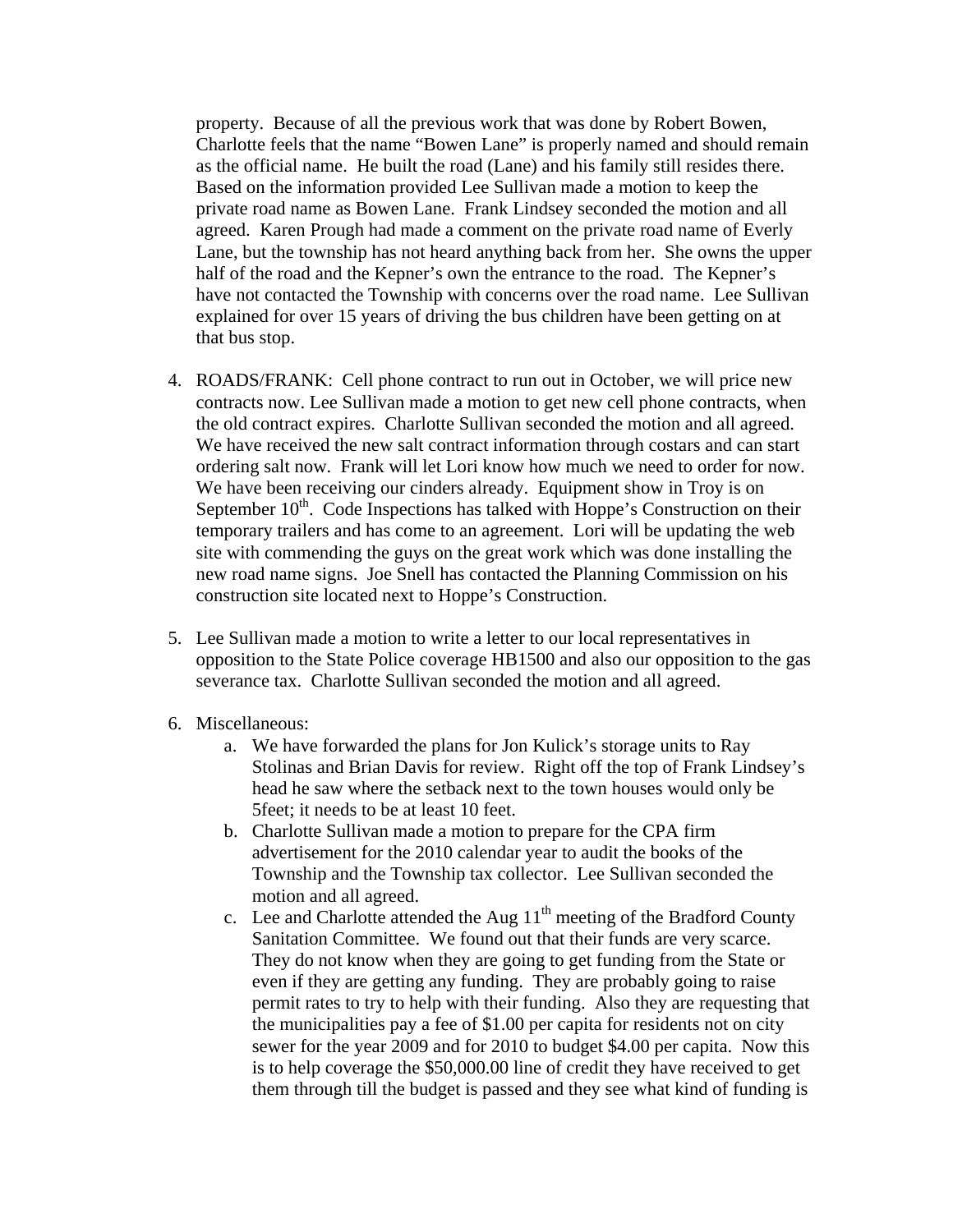going to be available to them. If they receive their funding then the municipalities would be reimbursed the fee they paid in. Each municipality would have to pass resolution to agree to the fee, and the Bradford County Sanitation would put a clause in the resolution that they could increase fees without having to pass a new resolution each year. This is all under review right now, and the Sanitation Committee will contact the municipalities as soon as possible with any news.

d. The BCTOA annual convention is scheduled for September  $24<sup>th</sup>$ , 2009 this year at the Troy Fire Dept.

BILLS TO BE PAID LIST: The supervisors received a detailed list of all bills to be paid from -August  $4<sup>th</sup>$ -September  $8<sup>th</sup>$ , 2009. They also get a detailed list of all bills paid and deposits made between this time frame. Lee Sullivan made a motion to pay the bills. Charlotte Sullivan seconded the motion and the vote was unanimous.

Next meeting will be on October  $5<sup>th</sup>$ , 2009 at 6:00P.M.

Frank Lindsey made a motion to adjourn, Lee Sullivan seconded the motion and the vote was unanimous. The meeting adjourned at 7:40 PM

Lori Kepner, Secretary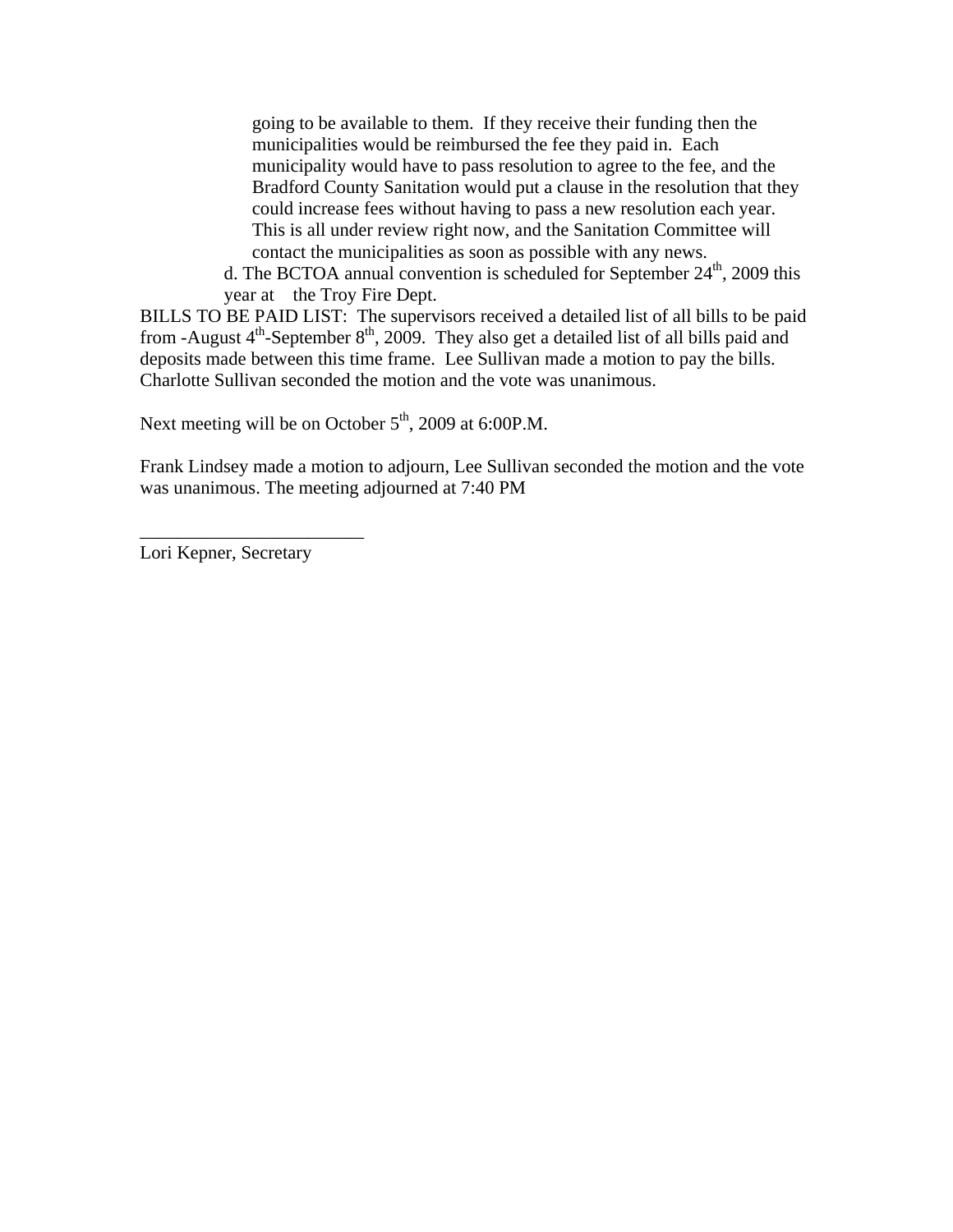October 5th, 2009 Regular Meeting

The Supervisors of Towanda Township met at the township building for the regular monthly meeting of October 5th, 2009. The meeting was called to order by Chairman Francis Lindsey at 6:00PM. The Pledge of Allegiance was recited. Lee Sullivan, Frank Lindsey, Charlotte Sullivan and Lori Kepner were present. L. Sullivan made a motion to accept the minutes of the previous meeting. The treasurer's report was given. Lee Sullivan made a motion to accept the treasurer's report as given. Charlotte Sullivan seconded the motion and all agreed.

#### **CITIZENS TO BE HEARD**

## THERE WERE NO VISITORS AT THE TOWNSHIP MEETING

#### **NEW BUSINESS:**

- 1. TMA/CHARLOTTE**:** The VFW is proceeding with sewer extension, Wysox will be getting the water line installed in June 2010 will take approximately until 2011 to complete.
- 2. CBPA/CHARLOTTE: Charlotte wished to be reappointed to the CBPA board. Lee Sullivan made a motion to reappoint Charlotte Sullivan as a board member for the CBPA representing Towanda Township. Frank Lindsey seconded the motion and all agreed. We sent in the grant application information again to CDBG, all we need to finish is the income verification.
- 3. EMERGENCY MANAGEMENT/LEE: Nothing new Promulgation to be passed at December Mtg and resource list to be updated.
- 4. ROADS/FRANK: Lee Sullivan made a motion to call around and get some prices for gas lease on Township properties. Frank Lindsey to call Chesapeake. Charlotte Sullivan seconded the motion and all agreed. We do not need to advertise for gas lease.
- 5. Miscellaneous:
	- a. Lee Sullivan made a motion to pass Resolution 2009-05: Authorizing the payment of a per capita assessment to the Bradford County Sanitation Committee for the calendar year of 2009 for the purpose of providing operating funds: The amount to pay for 2009 will be \$515.00. Charlotte Sullivan seconded the motion and all agreed. This figure was based on an approx number of residents (515) not on the Towanda Water and Sewer system.
	- b. Charlotte Sullivan made a motion to check into getting a faster computer system for the office. Lee Sullivan seconded the motion and all agreed.
	- c. A letter from Bradford County Planning and Grants was received on the Jon Kulick property. They are requiring that the plans for the proposed units, which will exceed the threshold for the impervious surfaces defined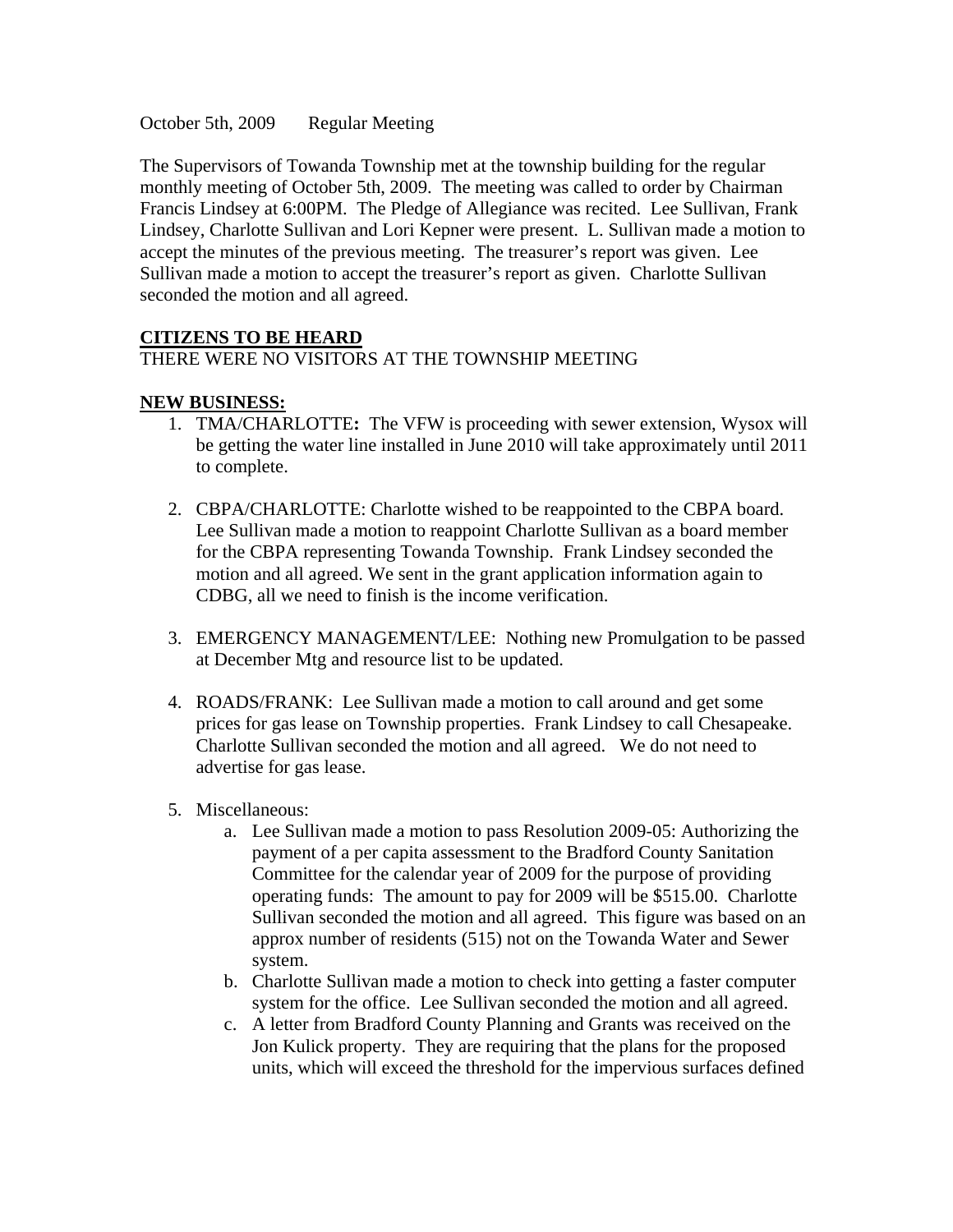within the Bradford County Subdivisions and Land Development Ordinance Article II section 201, will need to be reviewed by the County.

- d. Cole cemetery moving forward with the petition.
- e. Trick or Treat will be the same night as Towanda Borough with the same time. Lee will contact the Towanda Fire Police to help with pedestrians.

f. The supervisors were asked to think of any new items for the budget. Some items added were, new radio system for truck, office furniture, new computer, expanding twp office, new chain saw, new weedwacker, software update for computer.

BILLS TO BE PAID LIST: The supervisors received a detailed list of all bills to be paid from --September  $8<sup>th</sup>$ , 2009- October 5th, 2009. They also get a detailed list of all bills paid and deposits made between this time frame. Lee Sullivan made a motion to pay the bills. Charlotte Sullivan seconded the motion and the vote was unanimous.

Next meeting will be on November 2nd, 2009 at 6:00P.M.

Frank Lindsey made a motion to adjourn, Lee Sullivan seconded the motion and the vote was unanimous. The meeting adjourned at 8:00 PM

Lori Kepner, Secretary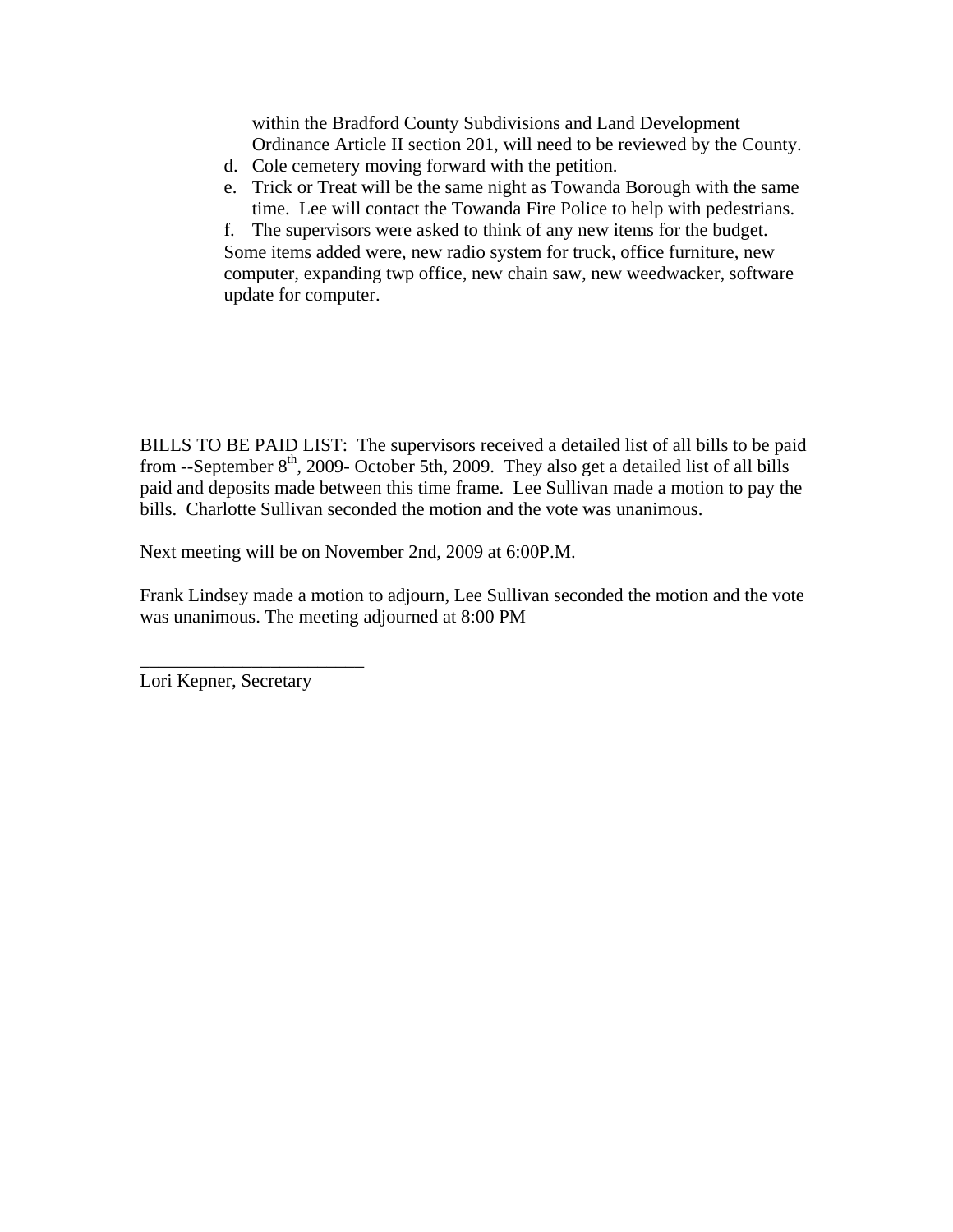November 16th, 2009 Regular Meeting

The Supervisors of Towanda Township met at the township building for the regular monthly meeting of November 16th, 2009. The meeting was called to order by Chairman Francis Lindsey at 6:00PM. The Pledge of Allegiance was recited. Frank Lindsey, Charlotte Sullivan and Lori Kepner were present. Frank Lindsey made a motion to accept the minutes of the previous meeting. Charlotte Sullivan seconded and all agreed. The treasurer's report was given. Frank Lindsey made a motion to accept the treasurer's report as given. Charlotte Sullivan seconded the motion and all agreed.

Frank Lindsey explained there were only two people who came forward and expressed their interest in filling in for the rest of W. Lee Sullivan's term which will end in 2012. Gary Scranton had met with Frank soon after Lee had passed away. James Tice just recently called Frank and expressed his interest. Frank Lindsey made a motion to replace W. Lee Sullivan's position as Vice-Chairman with Gary Scranton. Charlotte Sullivan seconded the motion and both agreed.

Mr. Scranton will have to fill the remainder of Lee's term. Lee Sullivan was a wonderful person and supervisor. He will be greatly missed. Lee contributed so much more to the Township then he probably realized. He went over and beyond the call of duty. We welcome Gary Scranton to the board and hope that he will also be apart of the community.

#### **CITIZENS TO BE HEARD**

Terry Sheets, from Bradco Supply was present to give information on the new F250 truck the township is looking to purchase.

#### **NEW BUSINESS:**

- 1. TMA/CHARLOTTE**:** The VFW should have the sewer extension completed within two weeks if the weather holds out. So far the TMA have received \$502,000.00 from the frack water sales. They used 10% of that to reduce the water bills.
- 2. CBPA/CHARLOTTE: Nothing New
- 3. EMERGENCY MANAGEMENT/: Charlotte Sullivan made a motion to appoint Lori Kepner as the temporary EMA director for Towanda Township. Frank Lindsey seconded and all agreed. Promulgation to be passed at December Mtg and resource list to be updated.
- 4. ROADS/FRANK: Frank Lindsey made a motion to accept the quote from Hondru Fleet Group out of Manheim, PA for a new 2010 Ford Super Duty F-250 4WD Reg Cab 137" CL F2B for \$23,325.42 Charlotte Sullivan seconded the motion and all agreed. Frank Lindsey made a motion to accept the quote from Bradco Supply for the snow plow, light, and back rack for the Ford F250 for the cost of \$5307.76. Charlotte Sullivan seconded the motion and all agreed. Both the New 2010 F F-250 and the Snow plow, light and back rack are priced through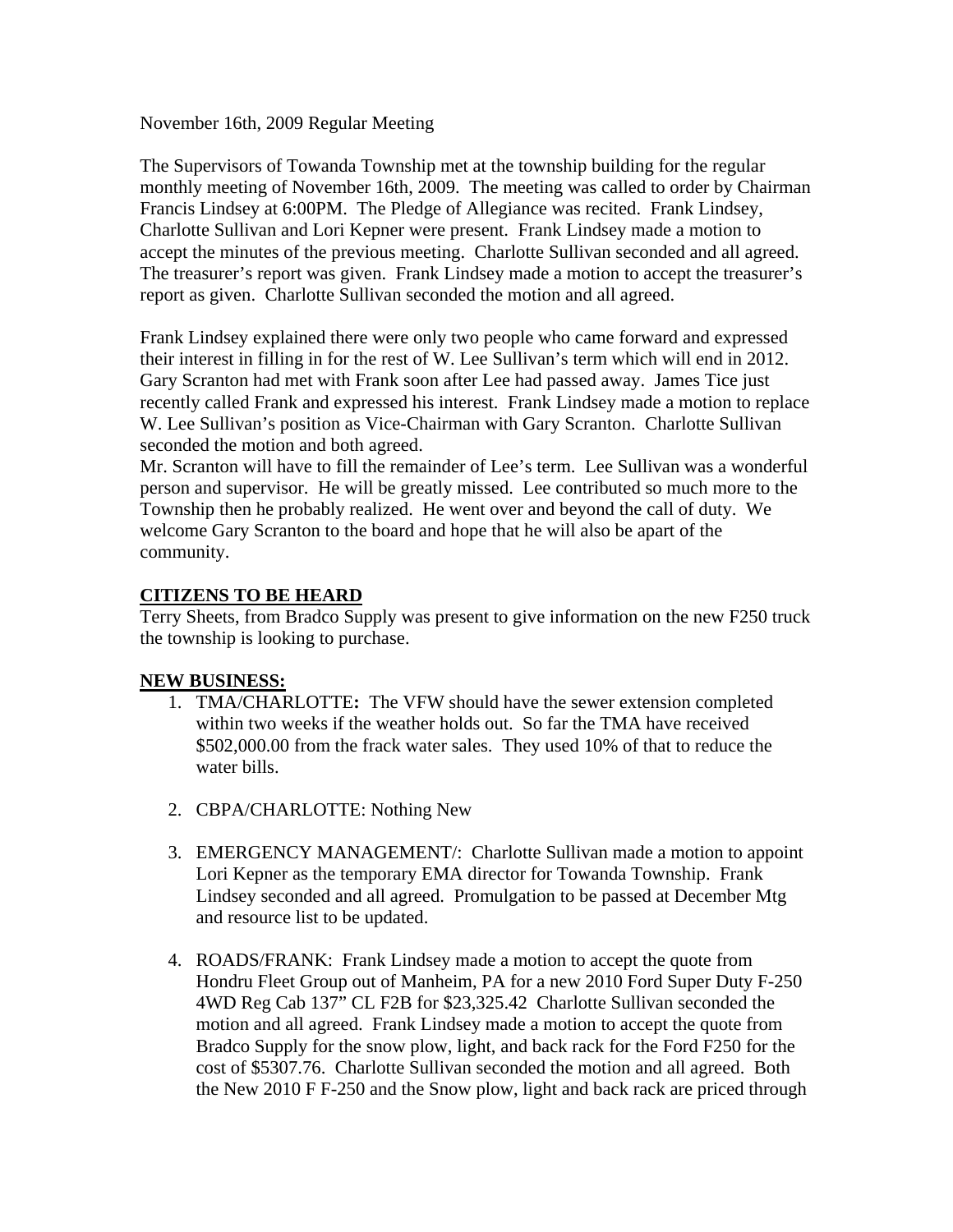the COSTARS -13 contracts. We will receive the complete contract to have on file for the Liquid Fuels Audit. Since we purchased the equipment through the COSTARS program there is no need to bid it out. We can use up to \$26,987.21 of our liquid fuels money to purchase the truck the balance of \$1645.97 will be transferred out of the Plgit Plus acct to the General to be paid out of the General Fund. It is that time our year again to send the letter of agreement with North Towanda Township on the Laurel Hill Winter maintenance agreement. Frank and Charlotte agreed to send the letter to North Towanda.

5. Resolution 2009-06:

Charlotte Sullivan made a motion to pass Resolution 2009-06 to hire a CPA to perform the 2009 Audit of the Township books and the Township Tax Collectors books that CPA will be Francis Melly. He was the only response to the advertisement. He quoted the township a price of \$900.00. Frank Lindsey seconded the motion and all agreed.

- 6. a. Charlotte Sullivan made a motion to approve the proposed 2010 budget for advertise to be passed at the December 2009 Township meeting. Frank Lindsey seconded the motion and all agreed.
	- b. Our Reorganization meeting will be on Monday January,  $4<sup>th</sup>$ , 2010 at 6PM, with the Auditor Reorganization meeting to be the following day. I will send a letter to each auditor to see what time on Tuesday the  $5<sup>th</sup>$  they will have their meeting. I will advertise as soon as I know their answer.
	- c. Jonathan Foster is ready to advertise for the petition on Cole Cemetery. This way once it is done the Township will have full control of the Cemetery.

BILLS TO BE PAID LIST: The supervisors received a detailed list of all bills to be paid from --October 5th, 2009-November  $16<sup>th</sup>$ , 2009. They also get a detailed list of all bills paid and deposits made between this time frame. Frank Lindsey made a motion to pay the bills. Charlotte Sullivan seconded the motion and the vote was unanimous.

Next meeting will be on December 7th, 2009 at 6:00P.M.

Frank Lindsey made a motion to adjourn, Charlotte Sullivan seconded the motion and the vote was unanimous. The meeting adjourned at 9:00 PM

Lori Kepner, Secretary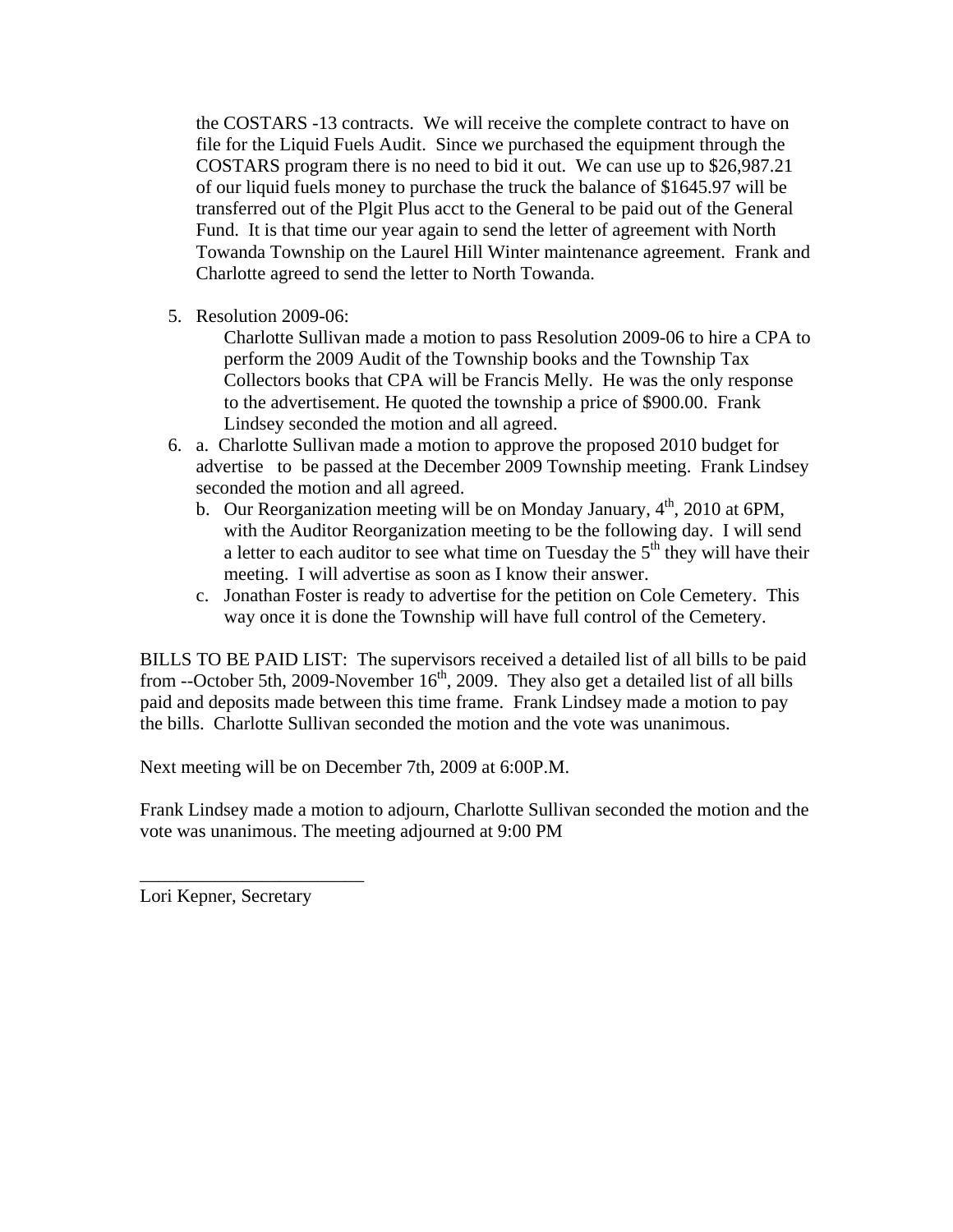December 7th, 2009 Regular Meeting

The Supervisors of Towanda Township met at the township building for the regular monthly meeting of December 7th, 2009. The meeting was called to order by Chairman Francis Lindsey at 6:00PM. The Pledge of Allegiance was recited. Frank Lindsey, Charlotte Sullivan, Gary Scranton and Lori Kepner were present. Charlotte Sullivan made a motion to accept the minutes of the previous meeting. Francis Lindsey seconded and all agreed. The treasurer's report was given. Charlotte Sullivan made a motion to accept the treasurer's report as given. Frank Lindsey seconded the motion and all agreed. Lori Kepner explained that our CD had matured and that there were no rates at the present time that looked favorable to transfer the money out of the general to reinvest. She will keep an eye on the rates and inform the supervisors if rates start to go up and it seems good to reinvest the CD.

# **CITIZENS TO BE HEARD**

James Lowenstein was present, he asked questions directed to our new supervisor Gary Scranton, he took pictures, and also wanted to know if there were any new tax increases occurring in the budget.

## **NEW BUSINESS:**

- 1. TMA/CHARLOTTE**:** So far the TMA has made approx. \$502,000.00 on the gas water sales. VFW should be done construction soon.
- 2. CBPA/CHARLOTTE: Dupont will be starting project Saturn soon, should employ approx. 30-35 new positions. Charlotte will be applying for the CDBG grant.
- 3. EMERGENCY MANAGEMENT/: Scott Molnar to get back to use on progress with 911 readdressing. Gary Scranton will attend the Fire Board meetings for Towanda Twp.
- 4. ROADS/FRANK: Frank and Jeff have been plowing when needed and maintaining the equipment.
- 5. Miscellaneous:
	- a. Frank Lindsey made a motion to pass Budget Resolution 2009-07 with no tax increases. Charlotte Sullivan seconded the motion and all agreed.
	- b. Charlotte Sullivan made a motion to pass Resolution 2009-08 establishing DOT Grants access for processing Liquid Fuels Annual Report. Frank Lindsey seconded the motion and all agreed.
	- c. Frank Lindsey made a motion to pass Promulgation 2009-09 resolution. Charlotte Sullivan seconded the motion and all agreed.
	- d. Frank Lindsey made a motion to get phone quotes on extending the secretaries office out approximately 6ft, with an 8ft walkway through the existing office to the other half of the office. This will give the secretary more room in her office and allow the others file cabinets to be placed in her office under lock and key, which are now in the main room.

BILLS TO BE PAID LIST: The supervisors received a detailed list of all bills to be paid from --November  $16<sup>th</sup>$ , 2009-December  $7<sup>th</sup>$ , 2009. They also get a detailed list of all bills